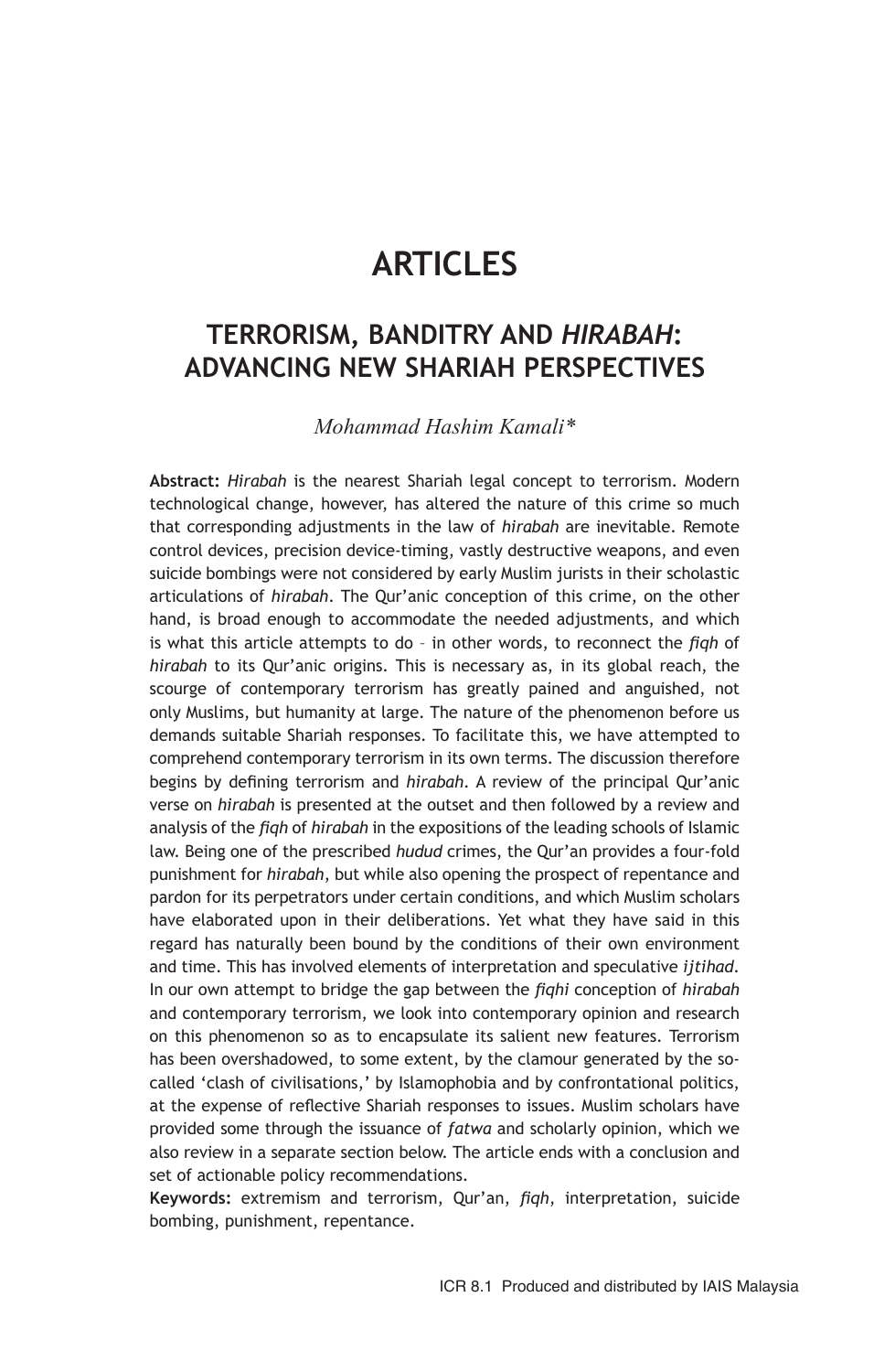#### *Hirabah* **and Terrorism: Definition and Meaning**

Literally meaning to fight or wage war, *hirabah* is held by the general consensus of all the leading schools of jurisprudence, both Sunni and Shia, to be a major sin and a capital *hadd* crime. Concerning terrorism, it has proven difficult to find a comprehensive definition; as many years of fruitless debate in the United Nations shows, it cannot be defined to the satisfaction of everyone. The one factor that underlines all terrorism, however, also underlies *hirabah*: the desire to cause fear, terror, and insecurity in society through the indiscriminate use of violence, often for political ends. This characterisation of both terrorism and *harabah* covers acts of terror perpetrated by individuals, groups and even states (as exercised by Israel against the Palestinian people).

Sherman Jackson compares *hirabah* with 'domestic terrorism' in the United States, finding similarities between them. According to a definition attributed to the FBI, domestic terrorism is "the unlawful use of force or violence against persons or property to intimidate or coerce a government, the civilian population, or any segment thereof, in furtherance of political goals."1 Jackson notes that a principal ingredient of this definition is its focus on an inducement or spread of fear, which is also how Muslim jurists have described *hirabah*. Another aspect in common between *hirabah* and 'domestic terrorism' is the lack of a personal relationship between the parties, in the sense that the victim and killer may not even know one another. We shall have more to say on *hirabah* in our review of the Qur'an and hadith on *hirabah*, and then the *fiqh* of *hirabah* in separate sections below.

#### *Hirabah* **in the Qur'an and Hadith**

It is due to the extreme gravity of *hirabah* that the Qur'an calls its perpetrators, as those who spread terror and insecurity amongst the people, the ones who wage war on God and His Messenger. *Hirabah* in the Qur'an is envisaged as a composite crime, subsuming banditry, highway robbery, terrorism, theft, and murder. It is a *hadd* crime consisting usually, but not necessarily, of collective or group activity committed by more than one person on behalf of that group; if a crime is committed by just one of the bandits, all of them are liable for the consequences. The principal Qur'anic verse on *hirabah* is as follows:

The only punishment of those who wage war on God and His Messenger and strive with might and main for mischief-making through the land (*fasad fi'l-ard*) is execution or crucifixion, or mutilation of their hands and feet on alternate sides, or banishment from the land. Such will be their disgrace in this world, and in the Hereafter theirs will be a heavy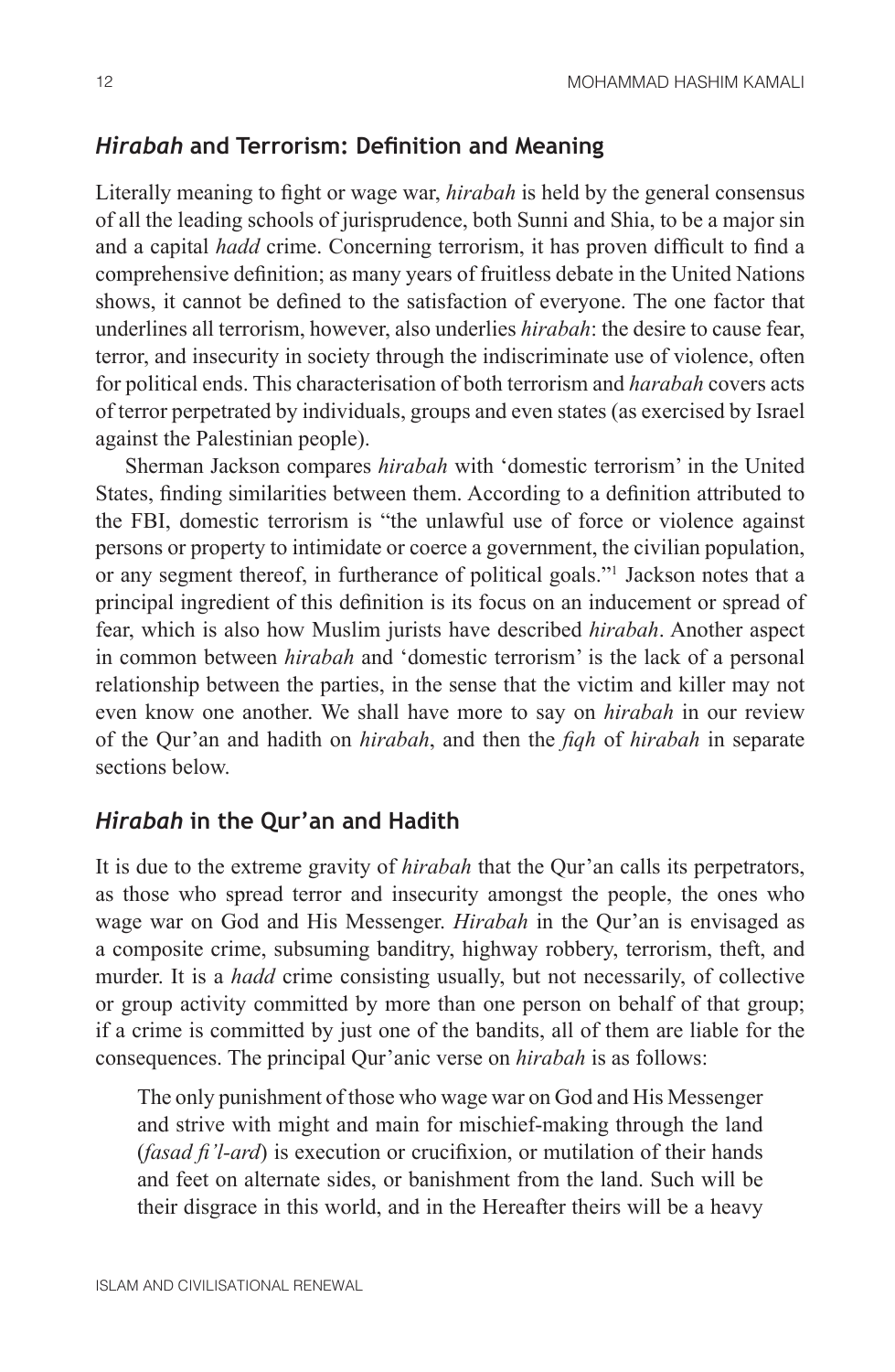punishment. Save those who repent before you overpower them. And know that God is Forgiving, Most Merciful. (al-Ma'idah, 5:33-34)

In a renowned hadith that is present in all the major hadith collections, the Prophet said: "One who carries arms against us is not one of us [*man hamala 'alayna al-silaha fa-laysa minna*]." The Prophet endorsed this in another hadith, saying that "One who unleashes his sword on us is not one of us [*man salla 'alayna al-sayfa fa-laysa minna*]."

The Qur'anic phrase "waging war on God and His Messenger" placed jurists in a quandary as to its precise import and implications. A generic expression, it was evidently not meant literally. Since it is immediately followed by "making mischief in the land – *fasad fi'l-ard*," the two phrases have been read together in order to provide a clearer understanding of the verse. Yet this latter phrase, too, is less than specific, for '*fasad fil-ard*' can also include a variety of criminal activities and transgressions. Indeed, it has even been suggested that the latter phrase is wider than the former, in that spreading 'corruption in the earth' can include criminal activities that may not qualify as *hirabah* as such. Hence, the relationship between the two phrases is seen as one of the particular (*khass*) to the general (*'aam*), in which case *hirabah* is seen as only one of the many manifestations of *'fasad fi'l-ard.'* Al-Shawkani (d.1835/1250) wrote that the manifest meaning of *'fasad fi'l-ard'* is broad enough to subsume not only highway robbery, but also propagation of false deities (*shirk*), destruction of people's lives, looting their properties and attacking their dignity, as well as the destruction of trees, waterways and livestock, aggressive dictatorship and so forth.<sup>2</sup> Some commentators have also included recidivist thieves and burglars, notorious rapists and homosexuals under *hirabah*, as those who's evil and mischief-making cannot be stopped other than by execution.

Most, however, have understood the verse under review as referring to bandits and those who stage armed rebellion, thereby threatening normal peace and order. Ibn Hazm al-Zahiri (d.1064/456) observed that, since many other crimes, such as adultery and theft, were specifically mentioned in the Qur'an with assigned, quantified penalties, the verse of *hirabah* must refer to the unspecified crime of banditry (*qat' al-tariq*). Yet to read that particular crime into the meaning of *hirabah* and 'spreading of corruption in the earth' is evidently an interpretation, albeit one that seems to have found common acceptance. In sum, unlike the other *hudud* crimes, which are mentioned specifically by name, *hirabah*/banditry is arrived at through juristic construction and general consensus (*ijma'*).3

It is not only natural but necessary for Muslim scholars and jurists to continue this interpretative endeavour by subsuming the global scourge of contemporary terrorism under the umbrella of the Qur'anic concept of "waging war against God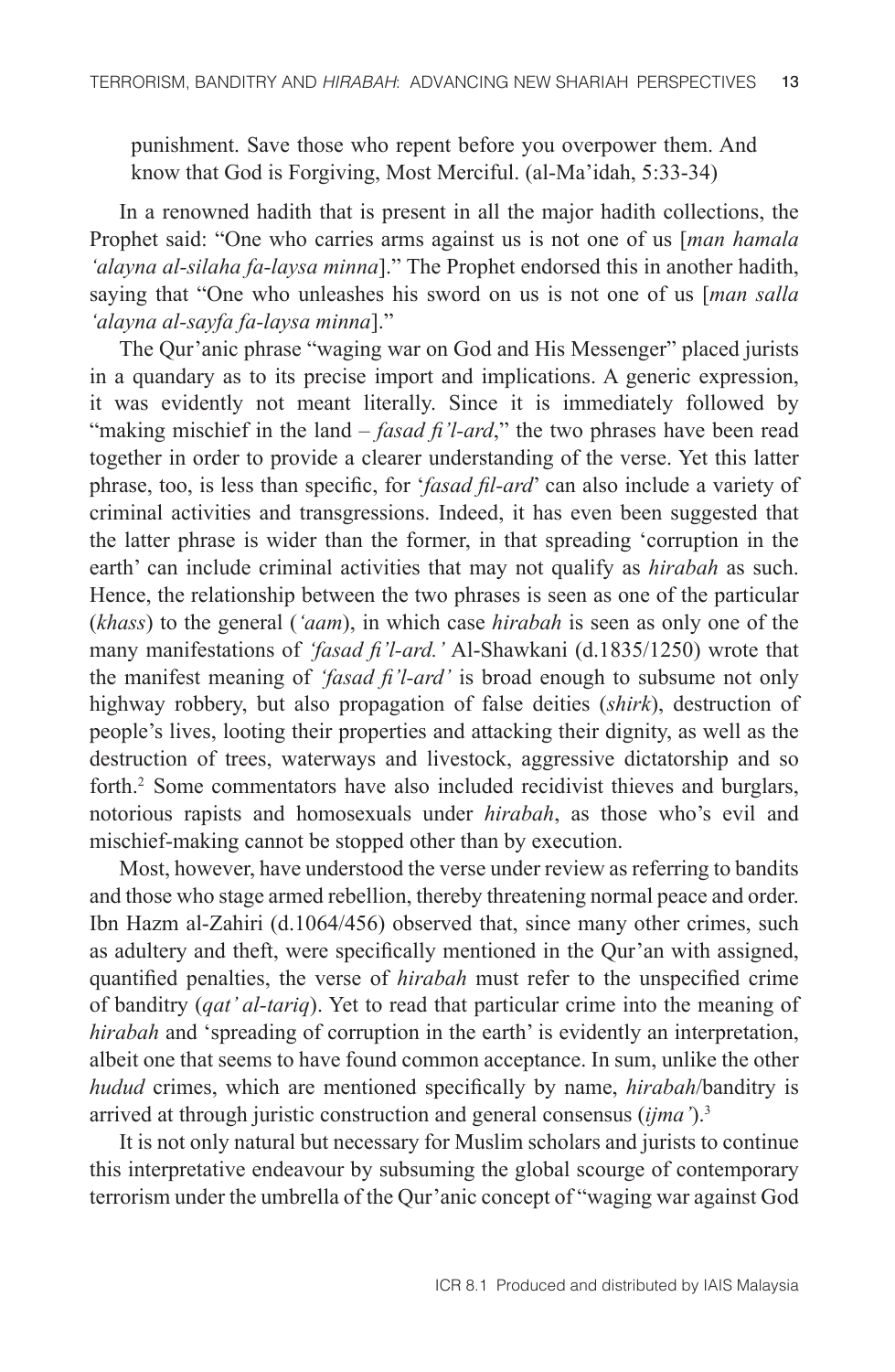and His Messenger," which is arguably one of the greatest instances of spreading corruption in the earth. This understanding of *hirabah* is clear from a simple reading of the Qur'anic text, without any need to bring in any methodology or formula, such as analogy (*qiyas*) or even *ijtihad*. Muslim jurists have commonly understood "waging war on God and His Messenger" to mean waging war on the people, including (of course) the Muslim community. This is clear enough.

In the *fiqh* sources, juristic thought has focused on a variety of related themes, raising questions as to whether *hirabah* can be committed by an individual or whether it is a collective crime that only a group can perpetrate. Likewise, can it be committed within a city area or only outside of it; must it involve the use of weapons; and must it always be politically motivated? Although most of these questions are also relevant to discussions about contemporary terrorism, the availability of remote devices and a host of other more recent developments would appear to have made at least some of them almost totally redundant. Moreover, certain manifestations of contemporary terrorism, such as suicide bombing, were not familiar to earlier schools of thought and therefore tend to fall outside the scope of their writings. One also finds that *fiqh* writings on *hirabah* are internally diverse with much that is not supported by general consensus. It thus remains open to further development and *ijtihad*.

There are other *fiqh* specifications of *hirabah*, however, such as obstructing free movement of people through the streets (*qat' al-tariq*), attacks upon pedestrians, and whether attacks are motivated by the purpose of taking money, that have led some *fiqh* jurists to question the relevance of *hirabah* for contemporary terrorism.4 Certainly, authorities like Imam Malik (d.795/179) and Abu Hanifah (d.767/150) restricted their understanding of *hirabah* to acts of terror committed in unpopulated and isolated areas, where victims could not call on others for help. This may be tangential to contemporary terrorism.5 For instance, if a misguided Muslim youth who, under heavy indoctrination by IS or the Taliban, blows himself up in a densely-populated area in order to kill and destroy, he will neither be after money (but rather "a straight passage to Paradise") nor committing his nefarious acts of terror in an unpopulated area. Even the *fiqhi* specification that *hirabah* be committed openly and in defiance of the authorities through the brandishing of weapons and exhibition of overwhelming power to subjugate one's victim may no longer be as relevant to contemporary terrorism; the latter is often committed through hit and run tactics whereby the terrorists do not declare themselves openly, especially in suicide bombings. Thus, it becomes manifest that many of the *fiqhi* characteristics of *hirabah* require fresh examination if *hirabah* is to be made relevant to contemporary terrorism.

Some early commentators argued that the verse on *hirabah* referred only to Muslim rebels and mutineers, since repentance is normally not accepted from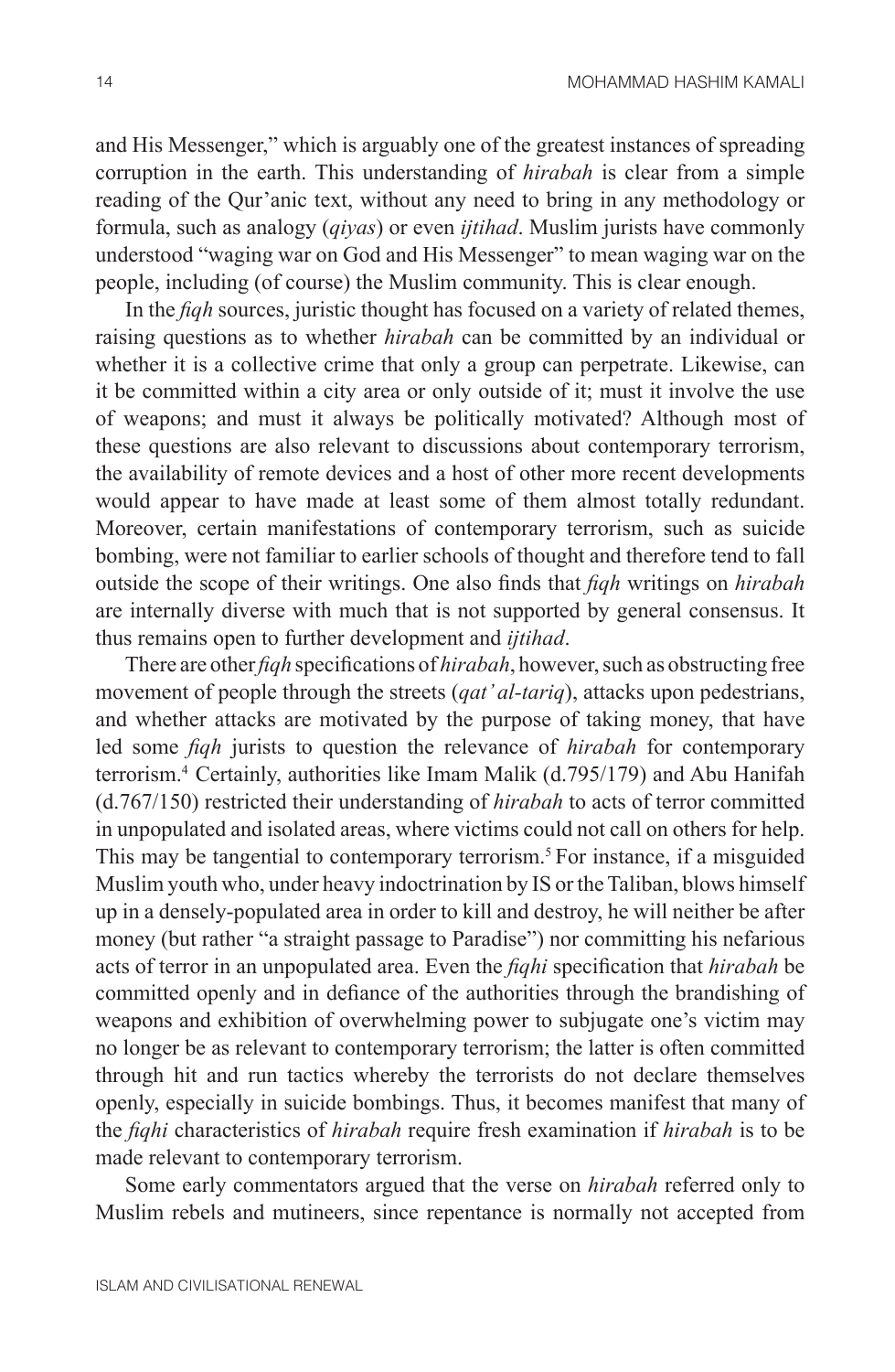unbelievers until they embrace Islam. The majority of jurists, however, have disputed this conclusion, maintaining that *hirabah* as described in that verse may be committed by anyone, Muslim or non-Muslim, provided that the crime is committed in a territory ruled by a Muslim government.<sup>6</sup>

What remains most relevant about the *fiqhi* understanding of *hirabah* is the spreading of fear (*ikhafah*) and helplessness (*'adam al-ghawth*). The helplessness aspect means that no effective security measures can be taken against it (*ta'adhdhur al-ihtiraz*). These are often seen as the constituent elements and *sine qua non* of *hirabah*.

Muhammad Rashid Rida (d.1935), the renowned disciple of Muhammad 'Abduh, characterised *hirabah* by saying that, and unlike the other *hudud* crimes, in which a victim may be able to defend himself, in *hirabah* he is helpless as he is overwhelmed by a superior force – or else, as we may add now, that the victim is unable to identify his attacker. In other common crimes, the criminal can be subjugated by the authorities. This is not certain in the case of *hirabah*, which often involves challenging the authority of the government itself.7

## **A** *Fiqhi* **Discourse on** *Hirabah*

Historically, Muslim jurists have been assiduous in trying to protect the Muslim community from those who would seek to harm it through violence and terror. They did so by developing legal constructs based largely on the Qur'anic dispensations concerning *hirabah*. The resulting laws of *hirabah* did not remain static, largely due to a degree of flexibility in the Qur'anic expositions, which allowed space for interpretation. Yet the creative endeavours of jurists and interpreters were disrupted by the so-called 'closure of the door of *ijtihad*' around the fifth/eleventh century. This is partly why a contemporary observer will notice a modern gap in the *fiqhi* discourse of *hirabah*, which is mostly of medieval origin. The narrative we develop in the following pages is therefore self-evidently necessary for the construction of a more relevant understanding of *hirabah*. This is fortunately possible via a re-reading of the *fiqh* discourse in light of the Qur'anic conception of *hirabah*.

To begin by outlining the *fiqhi* discourse, the Hanafi jurist, al-Kasani (d.1191/587), defined *hirabah* (or *qat' al-tariq*) as "attacks upon pedestrians for the purpose of taking their property by force in such a way that people are rendered unable to pass freely through the streets. The attacker/s may be a group or a single person that possess[es] overwhelming power to obstruct the public passage, and maybe using weapons or weapon-substitutes such as sticks and stones."<sup>8</sup>

The Maliki school defined the agents of *hirabah* as "anyone who brandishes weapons in order [to] obstruct free passage in the streets rendering them unsafe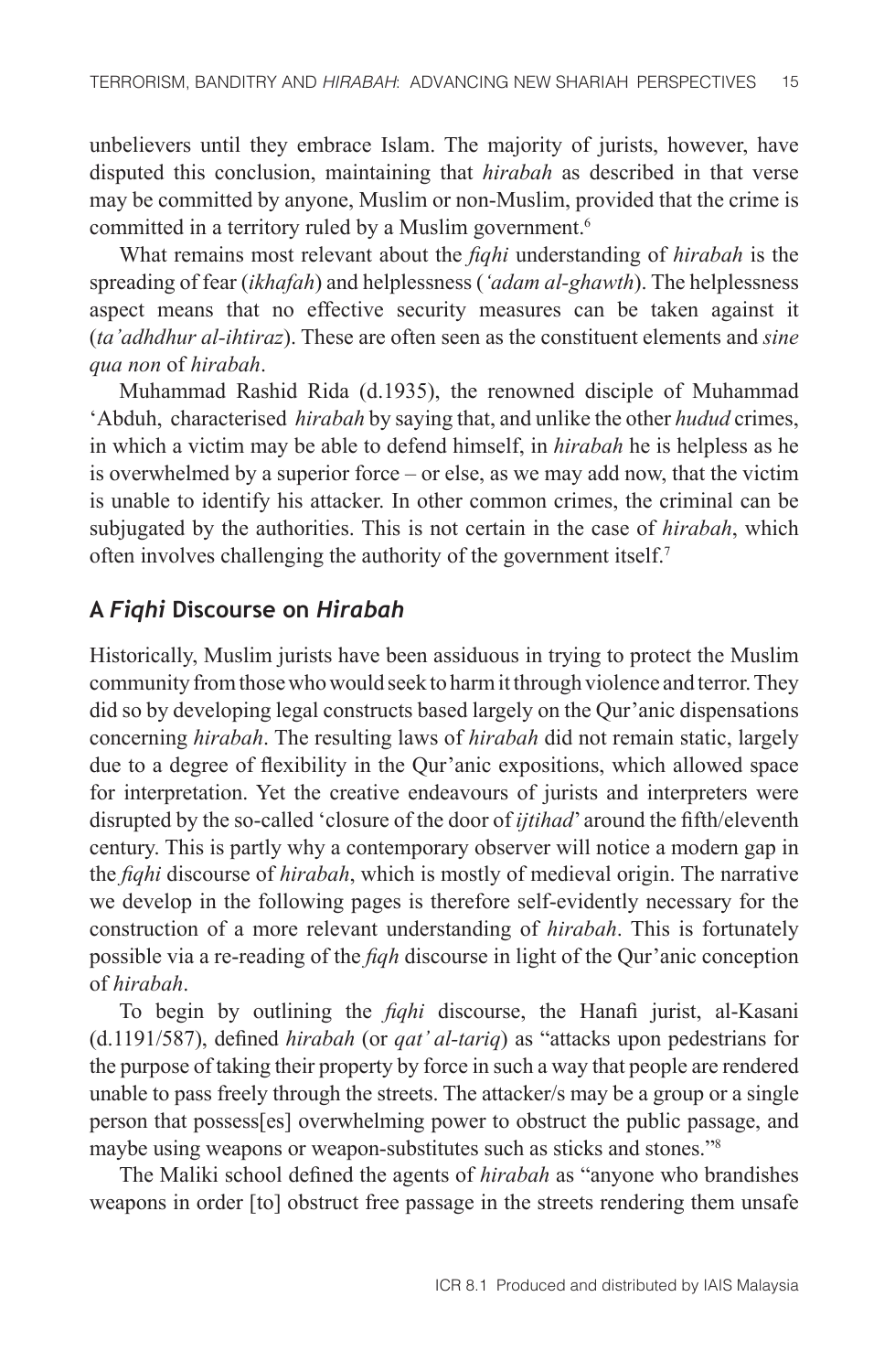to travel by killing people, taking their money, and spreading corruption in the land. The agent of *hirabah*/*muharib* may be a Muslim or a non-Muslim, free or slave, and it may be committed in city or countryside, by an individual or group – simply because the Qur'an has not specified the perpetrator in any such ways."<sup>9</sup>

The Shafi'i school identifies the agents of *hirabah* in similar terms, but while stressing that the perpetrator must be a competent person (*mukallaf*) and either a Muslim, a *dhimmi* or an apostate who is bound by the injunctions of Islam and has overwhelming power to subjugate others and take their money and property in an area away from a main city.<sup>10</sup>

Turning to the Shi'i school, this identifies the agent of *hirabah* as "anyone who brandishes weapons in order to terrorise passengers during night or day, on land or sea, even if the perpetrator is not a known criminal."11 For the Shia, *Hirabah* is proven by either a valid confession (even if it is not repeated) or by the testimony of two just witnesses – which may include some of the suspects arrested giving testimony against the others. As in Sunni Islam, this is a prescribed/*hadd* crime and carries a four-fold punishment as specified by the Qur'an (although the Imam is entitled to select which).<sup>12</sup>

The Zahiri school defines the *muharib* as one/s who insolently frightens the people in the street and spreads corruption through acts of terror, whether in the city or in the countryside, individually or collectively, and while exhibiting overwhelming power with or without the use of weapons.13 This may be said to be broad enough to encapsulate many of the points of the other definitions just reviewed.

It will be noted at the outset that the *fiqhi* discourse on *hirabah* is focused on the concept's main features and characteristics, rather than on advancing a comprehensive theoretical framework for it. The *fiqh* expositions of *hirabah* revolve around the proper understanding of the principal Qur'anic verse thereon  $(al-Ma'idah, 5:3)$  and the application of the four-fold punishment for it – and which depends on the presence or otherwise of killing, of the taking of assets, or on whether or not there was the obstructing of the free movement of people in the streets.

Nevertheless, based on the foregoing, Muslim jurists have held the two main elements of *hirabah* to be, first, the show of weapons by an assailant/s in order to terrorise people and block their normal movements on public passages and, second, the killing and looting of their property, especially in areas outside the main cities. Hence, if one or two persons were to raid a large caravan, plunder its property and then run away, they would not be committing *hirabah*, but if they did so against a small caravan manned by a few persons, they would be. Disagreement has arisen over whether *hirabah* can be committed in urban areas. For Imam Malik, it may because the principal Qur'anic verse on *hirabah* (as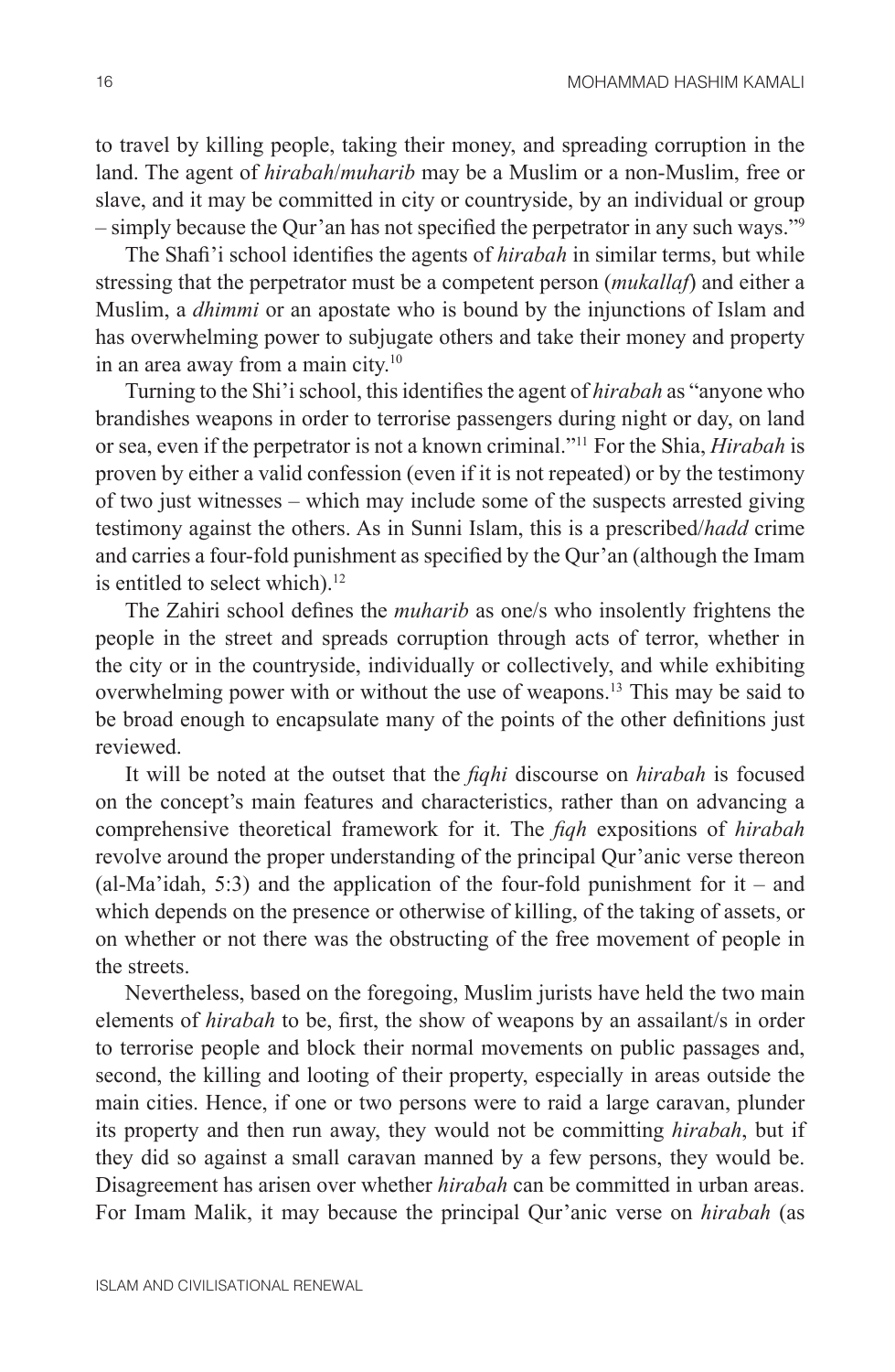reviewed above) is general, without any specification or exception. In this vein, the Maliki school also includes under *hirabah* any attack on the honour of a people, on their women and families, with the show of superior force. Thus, if armed attacker/s enter another's private dwelling in order to dishonour the victim and his family, and whether the attack occurs within or outside a city, it is *hirabah*. By contrast, the Hanafi school maintains that *hirabah* must take place away from the main cities, as within the city areas the public and the police will come to the aid of the victims. Imam Shafi'i has held that an attack in the city can constitute *hirabah* only if the government/Sultan is weak and lacks effective power. The Hanbali understanding of *hirabah* resembles that of the Shafi'i's in that it may be committed in both urban and rural areas, with the perpetrator/s armed with any kind of weapon, or anything that may resemble a weapon, provided it can create fear. The Shi'is also regard possession of weapons of any description as a requirement for *hirabah*. Otherwise, the offence may take place on land or sea, day or night, by one or more persons, provided that the perpetrator/s possess the capacity to terrorise their victim/s. Overall, the majority (*jumhur*) view is that committing *hirabah* in cities and urban centres is an aggravating factor that may render the crime even more dangerous.<sup>14</sup>

According to all scholars, for an action to be classed as *hirabah* it is essential that the assailants are superior in strength, that they carry arms and that their victim/s cannot overpower them or escape. *Hirabah* must also be committed openly (*bi'l-mujaharah*). In this respect it differs from theft; if a group of people acted surreptitiously to commit theft or kidnapping, they would fail to fulfil the requirements of *mujaharah*. Aggravating circumstances consist of taking the victim's property and/or killing them. As is clearly stipulated in the verse under review, repentance by the terrorists before their capture and arrest exonerates them from capital punishment, although it does not necessarily exempt them from criminal responsibility for other crimes committed during the attack (such as homicide, injury and armed robbery). This combines both public and private rights (*Haqq Allah* and *Haqq al-Adami*). *Hirabah* is proven by normal means of evidence, including confession and testimony by impartial witnesses. Confessions may be made only once and not repeated.<sup>15</sup>

The Hanafis are in the minority when stipulating that bandits must be men; Imam Abu Hanifah and his disciple al-Shaybani hold that women are not punishable by the prescribed punishments if they perpetrate *hirabah*. This is because the necessary show of power and strength is only suited to men. Another of Abu Hanifah's disciples, however, Abu Yusuf, held that if any woman was directly involved in killing and plundering, they would also be liable for punishment together with men. Likewise, the Maliki, Shafi'i, Hanbali and Shia schools do not regard male gender as a prerequisite for *hirabah*. Thus, if women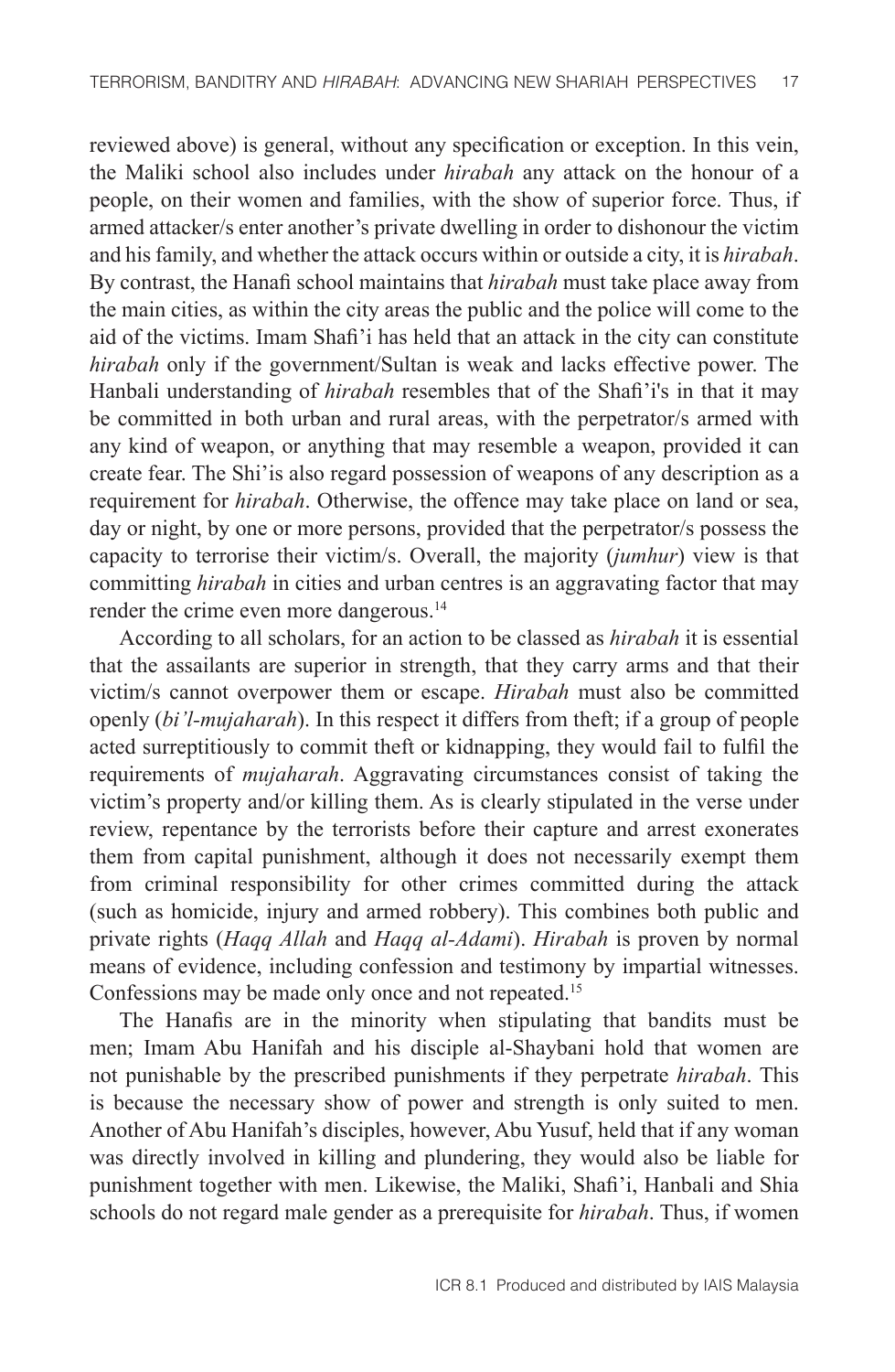commit banditry in groups that terrorise people and obstruct the highway, they are liable to the same prescribed punishments as men.<sup>16</sup>

#### **Punishment of** *Hirabah*

For the prescribed punishments to be carried out, the perpetrators must be competent adults, for this is the precondition of all the *hudud* punishments. There is disagreement, however, concerning whether a child or an insane person who participates in *hirabah* as part of a larger group is also liable for punishment. The majority hold that the prescribed punishment will apply to them, for any doubt attached to one member of the group should not come in the way of enforcing the punishment. A comparable case here would be when a group of persons commit *zina* with one woman; all of them are punishable. The Hanafi school, however, differs on this perspective. It regards the participation of a child in *hirabah* as an element of doubt (*shubha*) that suspends the prescribed punishment on all participants – although they may still be punished under *ta'zir*. Nevertheless, Abu Yusuf has held that if the competent persons among the group carried out the actual crime of *hirabah*, they are liable to the punishment while the child will not be<sup>17</sup>

As mentioned, the Qur'an provides a four-fold punishment for *hirabah*, namely execution, crucifixion, cross-amputation and banishment. There is disagreement over the choice of these punishments. While the majority of Sunni schools and the Shia authorise the ruler to select one or more of these punishments in proportion to the severity of the crime, Imam Malik held that, if the assailants killed their victim, the imam/judge had no choice but to order capital punishment. The only choice he would have is whether or not to combine crucifixion with execution. Likewise, if property (of whatever value) had been taken, Malik held that the offender/s must be punished with at least cross-amputation. If there had been a hold-up, the offender must be sentenced to mutilation and/or banishment. The other Sunni schools, however, and in addition to one view from the Shia Imamiyyah, attributed to Shaykh Tusi, hold that the Qur'an has provided a correlation between a crime and its punishment which authorities should observe. In their view, an offender/s is not killed if he has not committed homicide and not mutilated nor banished unless property is taken.<sup>18</sup> Finally, if an assailant has both plundered and killed, his punishment should be both death and crucifixion. A group of Muslim jurists, however, and including some from the Shia, give rulers/imams discretion over the selection of an appropriate punishment or combination thereof, regardless of whether or not homicide and/or robbery has been committed. Disagreement has also arisen over whether crucifixion should be before or after execution. While some argue that crucifixion can only be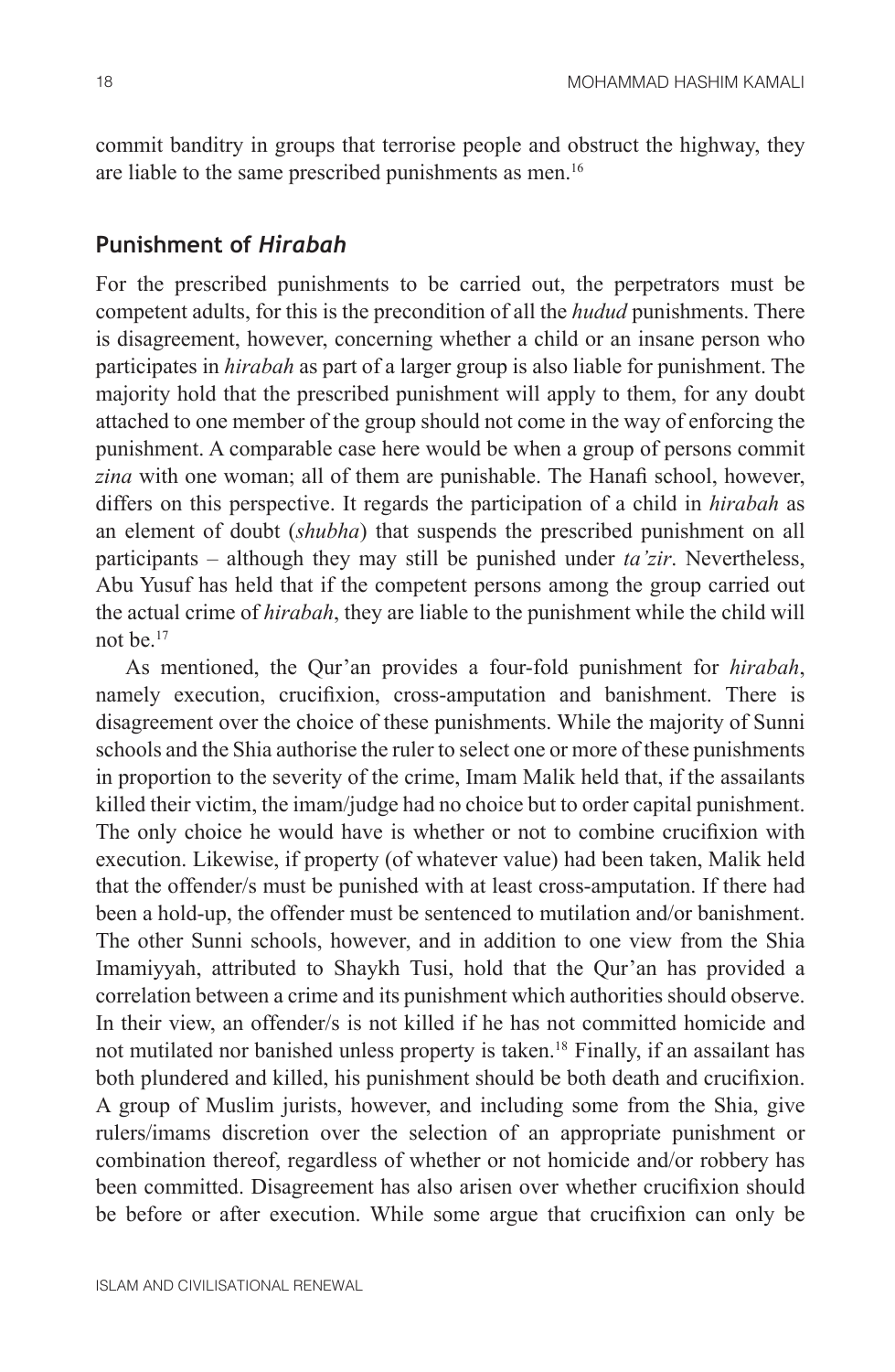regarded as a punishment when the criminal is still alive, others have held that the Qur'anic text mentions killing first, then crucifixion, and that should be the order. The Hanafis and some other jurists have, furthermore, equated banishment with imprisonment on the analysis that banishment to another place will put the safety of those other people at risk, entailing that the purpose of banishment would be better served by imprisonment.<sup>19</sup>

A question has arisen as to whether the *hadd* punishment for *hirabah* combines with liability for financial compensation and bodily injuries, even after the bandits have been punished. Muslim jurists have differed in their responses to this issue. According to the Hanafis, *hadd* punishment does not combine with liability for loss. Most Sunni and Shia jurists, however, have tended to separate the *hadd* of *hirabah* from financial compensation. The majority view is therefore that, if bandits have plundered property, they are liable to either return it if it still exists, or else compensate for its loss. Many jurists have also held that only those who have actually taken the property are individually liable to pay compensation, as liability for compensation is not part of the *hadd* penalty per se and so cannot affect someone who is not directly involved. The Malikis, however, have held that each bandit acted on behalf of the group, making all liable for paying compensation. As for bodily injuries, if the injured person has recovered there is no retaliation (*qisas*). If not, however, he or she may either retaliate (if that is possible) or else grant forgiveness in exchange for financial compensation. However, if the injury has worsened and leads to death, then retaliation becomes due. The Zahiri school has held, on the other hand, that the crime of *hirabah* is committed by causing bodily injury only, even if there is no killing or plunder involved, and the bandits are therefore liable to the capital *hadd* punishment.<sup>20</sup>

The majority of Sunni schools in addition to the Shia maintain that any killings perpetrated by the bandits need no proof of intention, the act of killing itself making them liable to the prescribed punishment. It makes no difference whether the homicide so committed was intentional, quasi-intentional or erroneous. It is also immaterial as to what kind of weapons were used to commit the crime. The Shafi'i school, however, maintains that proof of intention to kill is required for the imposition of the prescribed punishment, although the terroristic features of the crime of banditry need no proof of intention as it is clearly demonstrated by the show of force intended to strike fear amongst the people.<sup>21</sup>

Fresh reflection on the conditions and component elements that Muslim jurists have stipulated during their expositions of *hirabah* suggest that, although undoubtedly instructive, changes are required if one is to legislate on terrorism today. For example, today most terrorists tend to use remote controlled devices connected to devastating explosives. As a result, the terrorists themselves may or may not be actually present at the crime scene. Likewise, terrorist groups may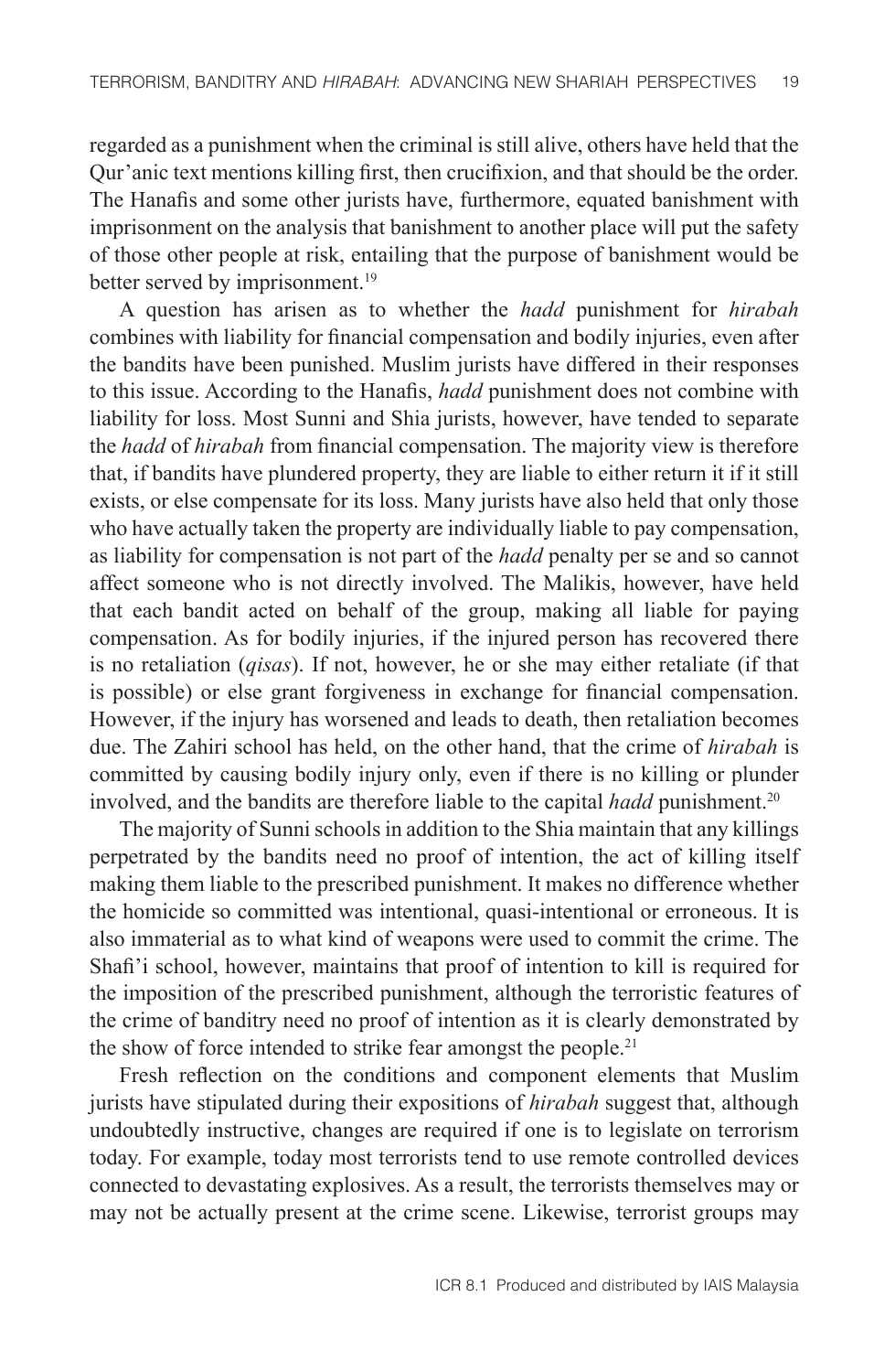(and often do) use children as suicide bombers, and therefore again be absent themselves from the scene. Other aspects of *hirabah*, such as the requirement that there be a group of persons, may also require further reflection and review. Certainly, the Qur'an determines the crime of *hirabah* by its consequences: waging war against society and spreading mischief (terror, insecurity and destruction) in the land. It does not specify any other detail, such as the number of people involved. It merely lays down the essential elements of the crime, which is perhaps sufficient for contemporary rulers and legislative authorities to determine the component elements of *hirabah* in the light of prevailing conditions.

## **Repentance in** *Hirabah*

As for the attributes of the repentance that suspends the capital punishment and its consequences, Muslim jurists have held different views. It has been suggested that repentance is only valid if the offenders abandon what they were doing and surrender to the authorities before they are overpowered by the latter, not afterwards. It is further suggested that, even if the assailants surrender, they must still show that they have actually mended their ways, specifically by disarming and abandoning what they were doing. Only then can the prescribed *hadd* punishment be suspended. Muslim jurists have also differed as to the consequences of repentance: does it suspend both God's Right and the Right of Humans and, if so, which takes precedence and in what proportion? In response, the Maliki opinion is that repentance before arrest only suspends the capital punishment of *hirabah*, nothing else. All other claims, and in both categories, remain unaffected. This means that the authorities may impose alternative punishments and the individual/s affected remain entitled to claim their rights in whatever way they may, and unless they choose to grant forgiveness. The Shafi'i school maintains that the Right of Man takes priority: if homicide or bodily injury has been committed during a hold-up, the crime must be tried first according to the relevant rules. This view has the support of the other schools, in that an assailant is not exonerated for homicide and bodily injury due to repentance or surrender. If, however, the victims' relative/s grant forgiveness or accept bloodmoney, and the authorities also grant pardon, action may be suspended against the bandits. An alternative view has it that repentance suspends both of the said categories of rights, except for any property that may still exist and which must be returned. It would appear that the Imam and/or judicial authorities have residual jurisdiction in regard to determining the precise consequences of a genuine repentance and surrender<sup>22</sup>

A quick perusal of the Qur'an shows that spreading mischief/corruption in the earth is a major theme, occurring in a large number of places. Included under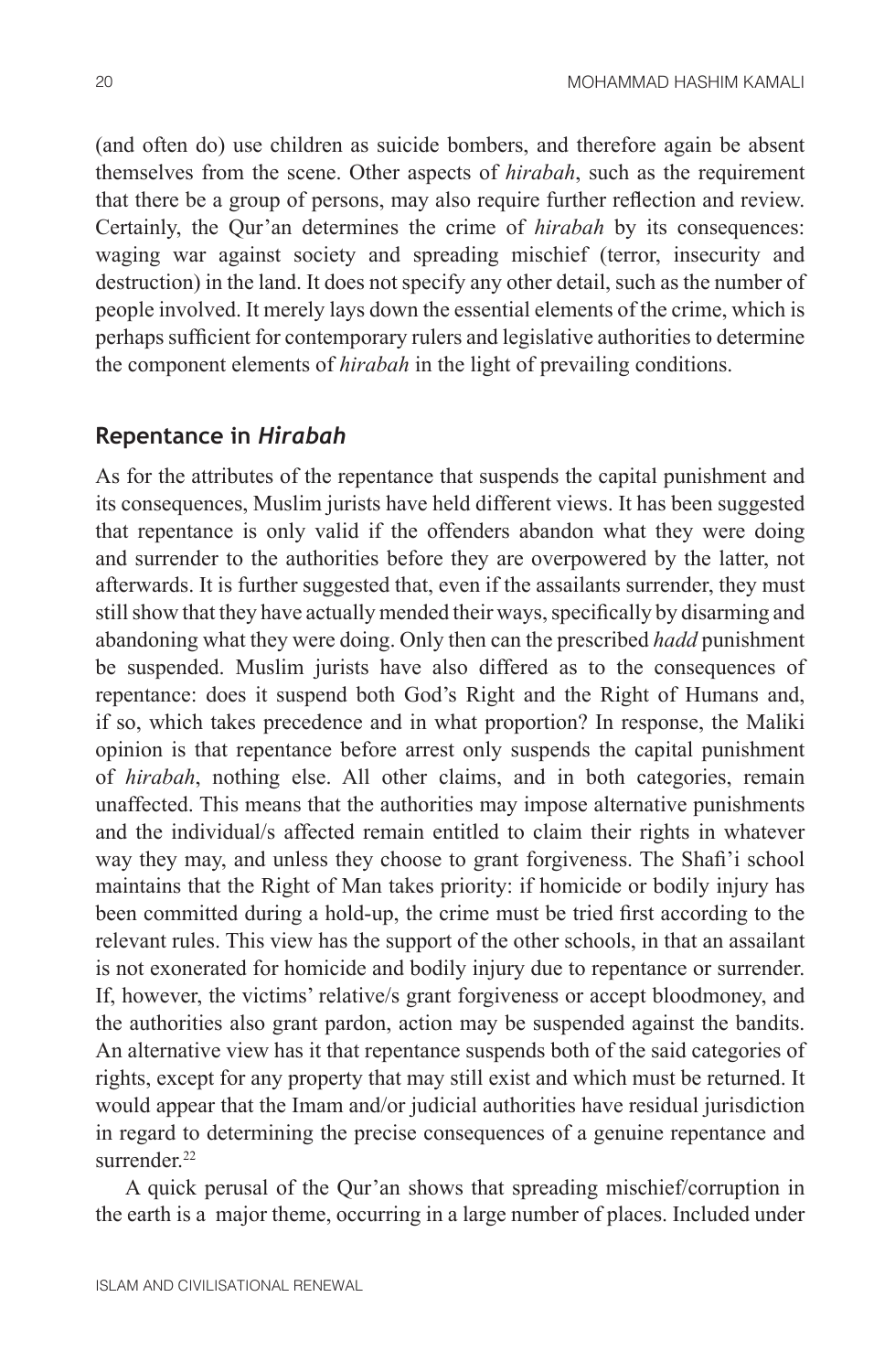*fasad fi'l-ard* are: spreading of heresies (Q 2:11-12), destruction of the living environment (30:41), destruction of farmland, gardens and waterways (26:141f), persistent criminality (5:32), inciting enmity and hatred among the people (5:64), practicing and spreading sorcery (10:79), humiliating people through Pharisaic absolutism (28:4), practice and incitement to sodomy and homosexuality (29:28), killing and brutalising innocent people (2:30), and persistent hypocrisy (2:204).

After discussing the Qur'anic passages on *fasad fi'l-ard*, al-Khattaf observed that the concept is broad enough to subsume such contemporary criminal activities as drug trafficking, human trafficking, Mafia-like crime syndicates, and loan sharks who kidnap people, destroy and brutalise them and their families. Additionally, it could also cover armed rebellion and military coups that topple lawfully elected governments. To quote al-Khattaf:

This is why *hirabah* acquires enormous significance in our lives today, especially after what we witnessed in the Arab region through the so-called Arab Spring; the inciters to violence and war that invaded peoples' lives and properties, wreaked havoc on them and the lives of entire communities and their homelands…The Qur'anic concept of 'spreading mischief in the earth' also includes the agents of corruption who shake the constitutional order, play with peoples' lives and collude with enemies to carry out their sinister designs.<sup>23</sup>

The contemporary relevance of *hirabah* and the clear scriptural grounding it has in the Shariah can hardly be underestimated in the light of the horrendous atrocities that people have been subjected to by bandits, warlords, drug barons and other criminals in war-torn Syria, Iraq, Afghanistan, Nigeria, Somalia and elsewhere. This is not to mention those who have terrorised innocent civilians, women and children, committing genocide and other crimes against humanity in the name of a caliphate. There is absolutely no room in the Shariah for such atrocities, whether by IS, al-Qaeda, the Taliban, al-Shabab, Boko Haram or others. Justice must be served and the truth uncovered and told. Although amnesty can be granted to some in the hope of a peaceful end to hostilities, those criminals who have committed the most nefarious atrocities and crimes against humanity must face their punishment. Only then can one nurture any realistic prospect of a peaceful future for affected individuals and their communities.

## **Terrorism Then and Now: A Survey of Contemporary Opinion and Research**

Terrorism is not a new phenomenon, although certain forms of it may be unprecedented. In one form or another terrorism has occurred throughout history,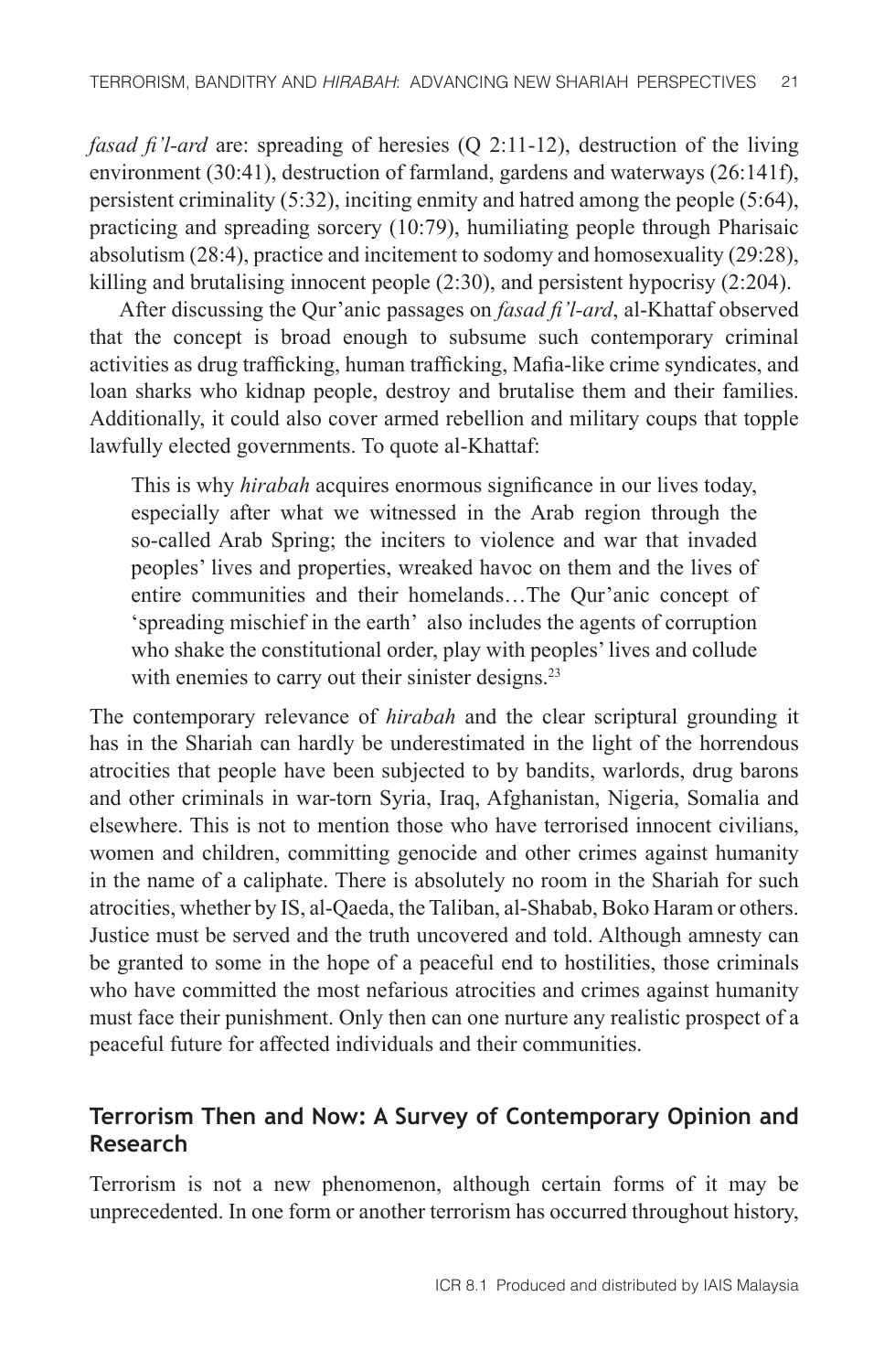and whether committed by individuals or groups. Instances of targeted killings, for example, are known from Medieval Muslim history, when Ismaili "Assassins" based in al-Alamut assassinated prominent Muslims like Nizam al-Mulk. During the 19<sup>th</sup> century, terrorism was practiced by Russian anarchists, while the 20<sup>th</sup> century saw large-scale Bolshevik State terror, in addition to terrorism exercised by nationalist movements like the IRA, the Zionist Stern Gang, and the Armenian Nationalists. Each of these groups considered terrorism to be a cost-efficient and effective form of warfare for the poor that would put public pressure on governments to change their policies. In most cases, however, their terrorism was counter-productive: "Virtually nowhere has terrorism produced the desired result. Rather in most cases, it has stiffened resistance and caused untold suffering to friends and foes alike<sup>"24</sup>

In a book chapter entitled "The Revolt of Islam 1700 to 1993," Nikkie Kiddie, an American professor of Middle Eastern history, explains the rise of militancy among Muslims. She notes that, with the curious exception of Wahhabism, modern militant *jihadi* movements mostly began and grew up as a response to Western colonialism. The earliest, founded during the 18<sup>th</sup> century in Sumatra and West Africa, emerged in the face of "disruptive economic change influenced by the West." In the nineteenth century, broader waves of *jihadi* movements cropped up in Algeria, Sudan, the Caucasus, and Libya as "a direct response to French, British, Russian and Italian colonial conquest."25

A variety of historical and ideological causes have contributed to the growth of terrorism. As is well known, gold and glory were the most obvious motivations behind the European colonial project and which led to the occupation of Latin America, parts of Africa and Asia and the foundation of various terrorist movements. Both World Wars, in addition to the Korean and Vietnam wars, were primarily attributable to ideological causes. The Balkan tragedy was essentially based on ethnic and religious grounds. The mass genocide in the Christian-majority state of Rwanda was largely motivated by tribalism, whereas the Ugandan civil war was primarily due to Christian religious radicalism. The mass killings of Muslims in the Ivory Coast by Christian and indigenous groups were ethnically and religiously motivated. The decades-old Sri Lankan civil war between Hindu-Tamil separatist groups and the Buddhist-Sinhalese majority was also based on ethnic and religious factors.26

At a press interview entitled "There is nothing in Islam that is more violent than Christianity," Karen Armstrong replied to questions put to her by Lisette Thooft about Islam and terrorism.<sup>27</sup> When replying to a question about the causes of Muslim terrorism, Armstrong highlighted the manner in which the Western world imposed its own concepts of modernity, democracy and secularism on the Muslim world through colonial subjugation. "There was no self-determination.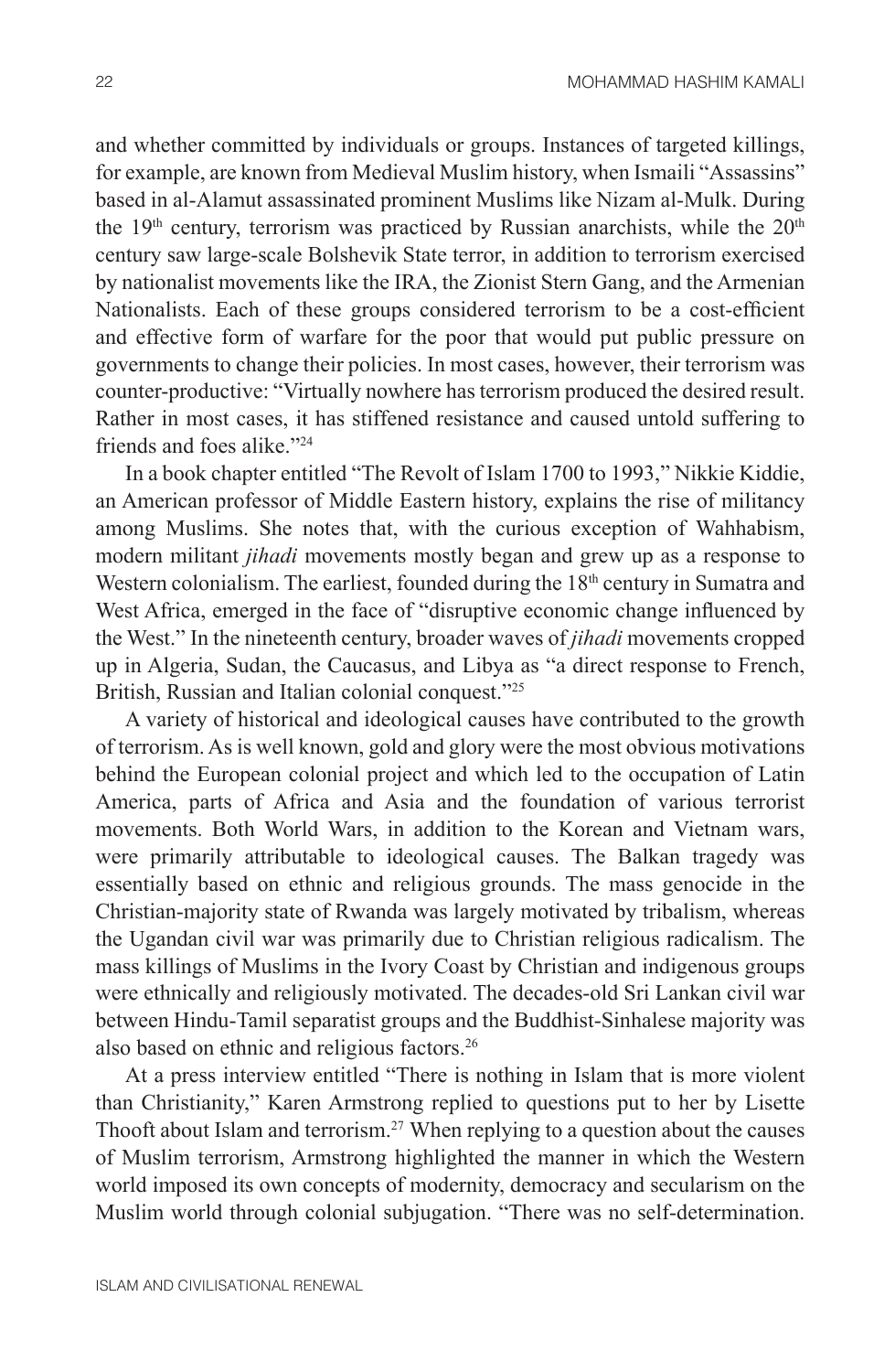In Egypt there were 17 general elections between 1922 and 1952 – all won by the Wafd Party, which was only allowed by the British to rule five times. Democracy was a bad joke." Secularism, she said, was violently introduced by army officers. At the same time, members of the Muslim clergy had their stipends confiscated, were shot down and tortured to death. In Iran, the Shah shot one hundred unarmed demonstrators at a holy shrine because they didn't want to wear western clothing. Moreover, Armstrong pointed out how "we in the West" have consistently supported rulers like Saddam Hussein, who have consistently denied their people any freedom of expression. All this has helped to push Muslims towards violence: "When people are attacked, they invariably become extreme." But only a tiny proportion of them actually agree with terrorism: 93% of Muslims answered 'no' during a Gallup poll when asked whether the 9/11 attacks were justified.

When asked whether terrorists are traumatised, Armstrong replied that:

Some of them are, and some of them are plain wicked. Osama bin Laden was a plain criminal. But there is also great fear and despair among them. There have been surveys done by forensic psychiatrists who interviewed people convicted of terrorism since 9/11. They interviewed hundreds of people in Guantanamo and other prisons. And one forensic psychiatrist, who is also an officer of the CIA, concluded that Islam had nothing to do with it. The problem was rather ignorance of Islam. Had they had a proper Muslim education they wouldn't be doing this. Only 20% of them has had a regular Muslim upbringing. The rest are either new converts – like the gunmen who recently attacked the Canadian Parliament; or non-observant, which means they don't go to the mosque – like the bombers in the Boston marathon; or self-taught. The two young men, both 22, who before leaving Britain to join the *jihad* in Syria, ordered from Amazon copies of *Islam for Dummies*, and *The Koran for Dummies*. Furthermore, tedium is something that we have to take in our societies seriously. Misery and a sense of no hope. Misery, oppression and injustice – great injustice and we are still unjust. Look at the Founding Fathers of the United States, who said that all men are created equal: they had no problem owning African slaves. Liberty was only for Europeans. And it still is like that. Because of the greed for oil, we give huge support to the Saudis, who give their people no human rights.

American political scientist Steven Fish, in his book *Are Muslims Distinctive?*, found no evidence that countries with a larger share of Muslims experience a disproportionate number of acts of mass political violence. He notes, in fact, and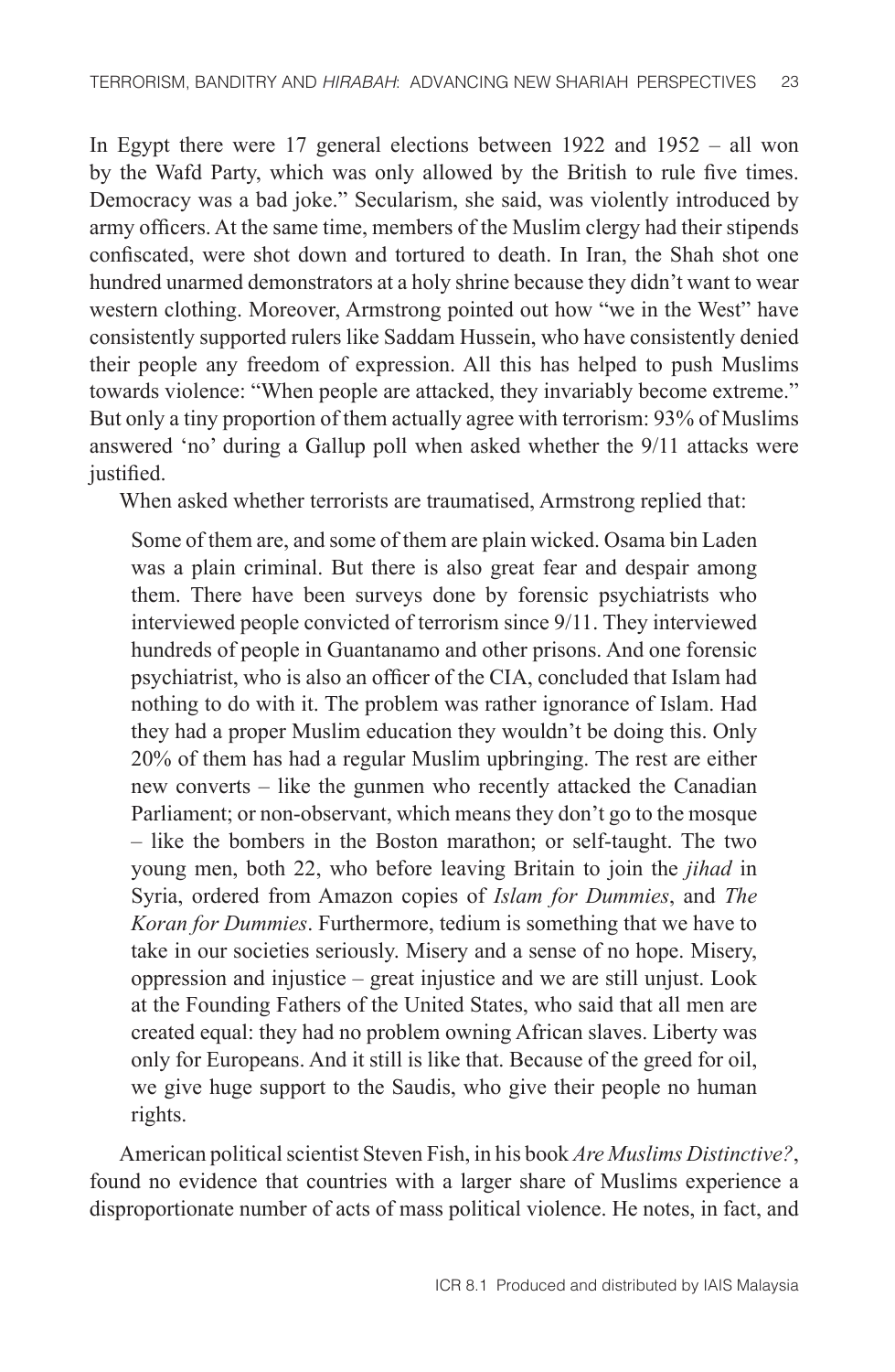as Saleena Saleem reviews him, that when it comes to violent crimes such as murder, Muslim majority countries have consistently lower rates when compared to Christian majority countries. Such facts, however, get lost when the focus is on those Muslim extremists who commit the majority of violent political and terrorist acts on a global scale. As for the role of religion, it is further noted that violent upheavals in the Middle East are primarily driven by regional political interests rather than Islam.28

Regarding young French jihadists, Fareed Zakaria observes that most have no background in political activism, fundamentalist Islam or social conservatism. Quoting the French scholar Oliver Roy, Zakaria states that radicalisation in France tends to arise around a fantasy of heroism, violence and death, not the *shahadah* or a promised utopia. Abdelhamid Abaaoud, the ringleader of the Paris attacks, regularly used drugs and drank alcohol, as did many of his comradesin-arms. Today the decision to join IS is usually sudden and impulsive; IS is the ultimate 'gang', celebrating violence for its own sake. Moreover, many of these young men – and some women – are second-generation Europeans revolting against their more traditional, devout immigrant parents.<sup>29</sup> These people are unsure of their identity, rooted in neither the old country nor the new. They face discrimination and exclusion. And in this context they choose a life of rebellion, crime, and then the ultimate adventure, *jihad*.

These circumstances also explain why Belgian Muslims make up a disproportionate share of IS volunteers. Fifteen percent of native-born Belgians live below the poverty line, compared to a staggering half of all Belgians with a Moroccan background. In addition, Belgium has a poor record of assimilation, largely because of its own identity crisis, torn between Flemish and Walloon cultures.

All of the above paints a picture of a new kind of terrorist, one who is less drawn to terrorism because of religion and more because of a need to rebel. This does not absolve Muslims, however, of their duty to eradicate the cancer in their midst – that is, radical Islam. As for Western law enforcement, it also suggests that bugging mosques, patrolling Muslim community centres and the like, might be focusing attention in the wrong direction. Potential terrorists might instead be found in bars, drug alleys, unemployment lines and prisons, getting radicalised before they get Islamised.<sup>30</sup>

Terrorism is evidently not a monolithic category and has developed in new directions over time. Looking at the regional and geographical manifestations of terrorism, Azhari Karim explains: Whereas al-Qaeda and more recently the IS group are seen to be accountable for much of the terrorist attacks in Europe (Paris, Nice and Brussels) and the United States (san Bernadino and Orlando), the majority of incidents seem to have been by individuals who acted alone.<sup>31</sup>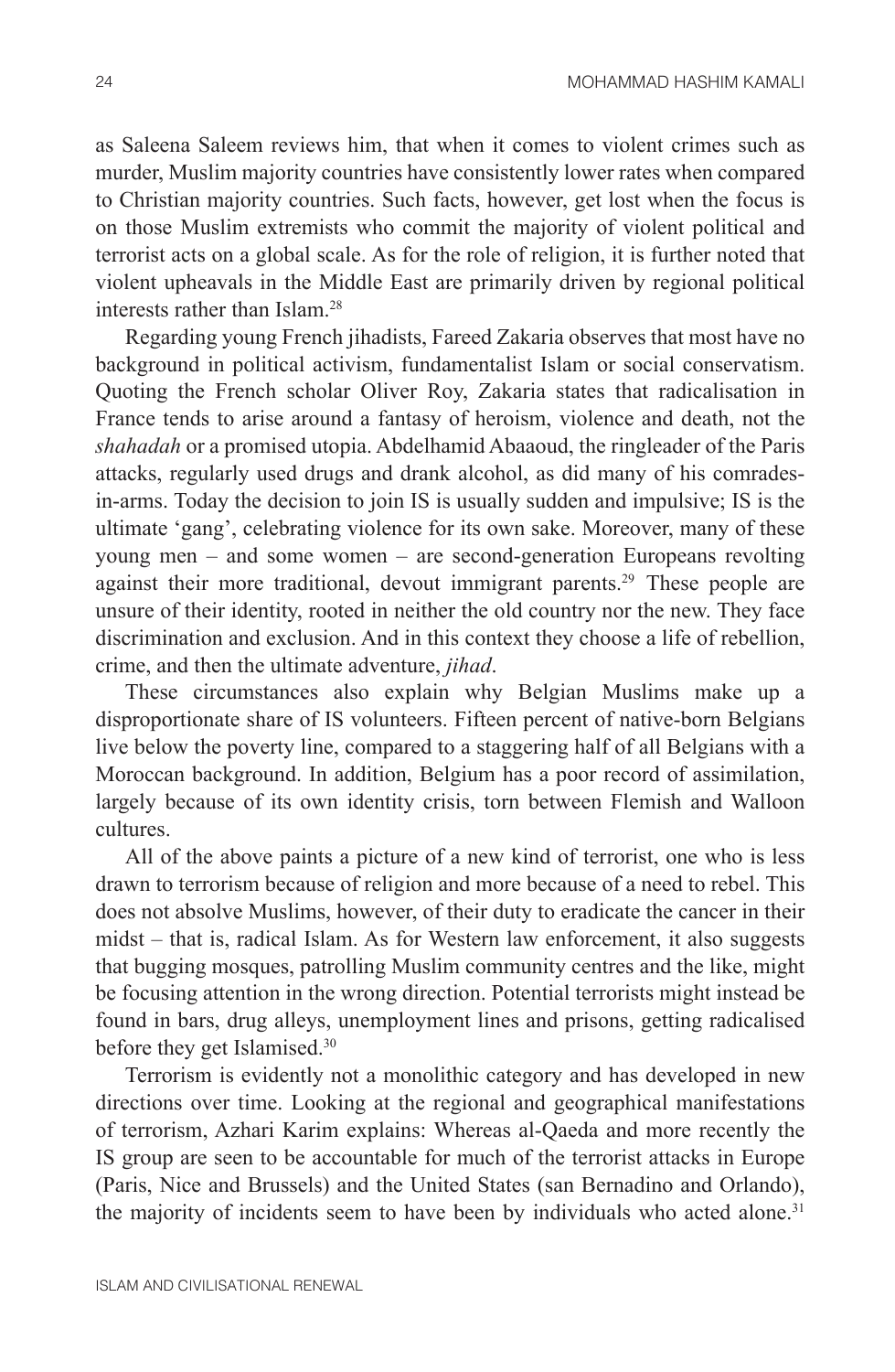However, from Libya, Tunisia, Egypt, Sudan, and Somalia to Afghanistan, Pakistan, Yemen, Iraq, Turkey, Syria and Saudi Arabia, groups such as al-Qaeda, the Taliban, Houthis, and Nusrah al-Qudra have fought wars with local authorities as a means of settling old "scores" with corrupt government officials and states that are seen as overly dependent on the West for their survival. Elsewhere, there are 'clones' of such radicalised and irredentist movements in the Ukraine (pro-Russians), China (Uighurs) and Nigeria (Boko Haram), as well as in parts of South America (Columbia, Peru and Brazil). Their aims have centred on a need for change and transformation, with economic development and social progress at the top of their agenda. Things are not the same in the Israeli-occupied Palestinian Territories, however, or in the countries of South and Southeast Asia, where some have resorted to violence in order to draw attention to local, "nationalist" problems. In Southern Thailand (Patani United Liberation Organisation) and the Philippines (Abu Sayyaf), for example, terrorist groups have been motivated by the struggle for autonomy and self-rule.

Only in the triangle of countries that includes Malaysia, the Philippines and Indonesia, do we note IS or al-Qaeda-type groups whose sole purpose is to bring about a new "Islamic Order" or "New Caliphate." Groups such as Jemaah Islamiyyah, al-Mauunah and Abu Sayyaf have not only resorted to kidnapping and ransom-taking, but also to inflicting gross violence against local governments and populations.<sup>32</sup>

Across the Muslim world, radicalisation by external forces has been identified as the principal means by which terrorist groups seek recruits. As well as "returnees" from the battlefronts of Iraq and Syria, who come home and spread radical messages, various IS-based social media postings help to gather recruits. Another new development and potential source of recruitment has been the 2016 United States presidential election campaign. The Republican nominee, and now President, Donald Trump made the restriction of immigration, especially of Muslims from the Middle East, a campaign promise, subsequently backing it up with several (unsuccessful) travel bans once he reached office. These developments are likely to provide terrorist groups with additional weapons with which to intensify their propaganda assaults and win over new, impressionable Muslim recruits to their side.

An added complexity to this scenario has been the 2015-2016 waves of mass Muslim migration into Germany and other European countries. As large numbers of young migrants from war-torn areas in Syria, Iraq and Afghanistan enter Europe, instances of crime and terrorist attacks have increased (such as the July 14 2016 Nice truck attack in France, which killed 86 people, in addition to lesser incidents in Germany and Belgium). According to Peter Apps, "it became increasingly less relevant whether an attack – such as the gun attack in Munich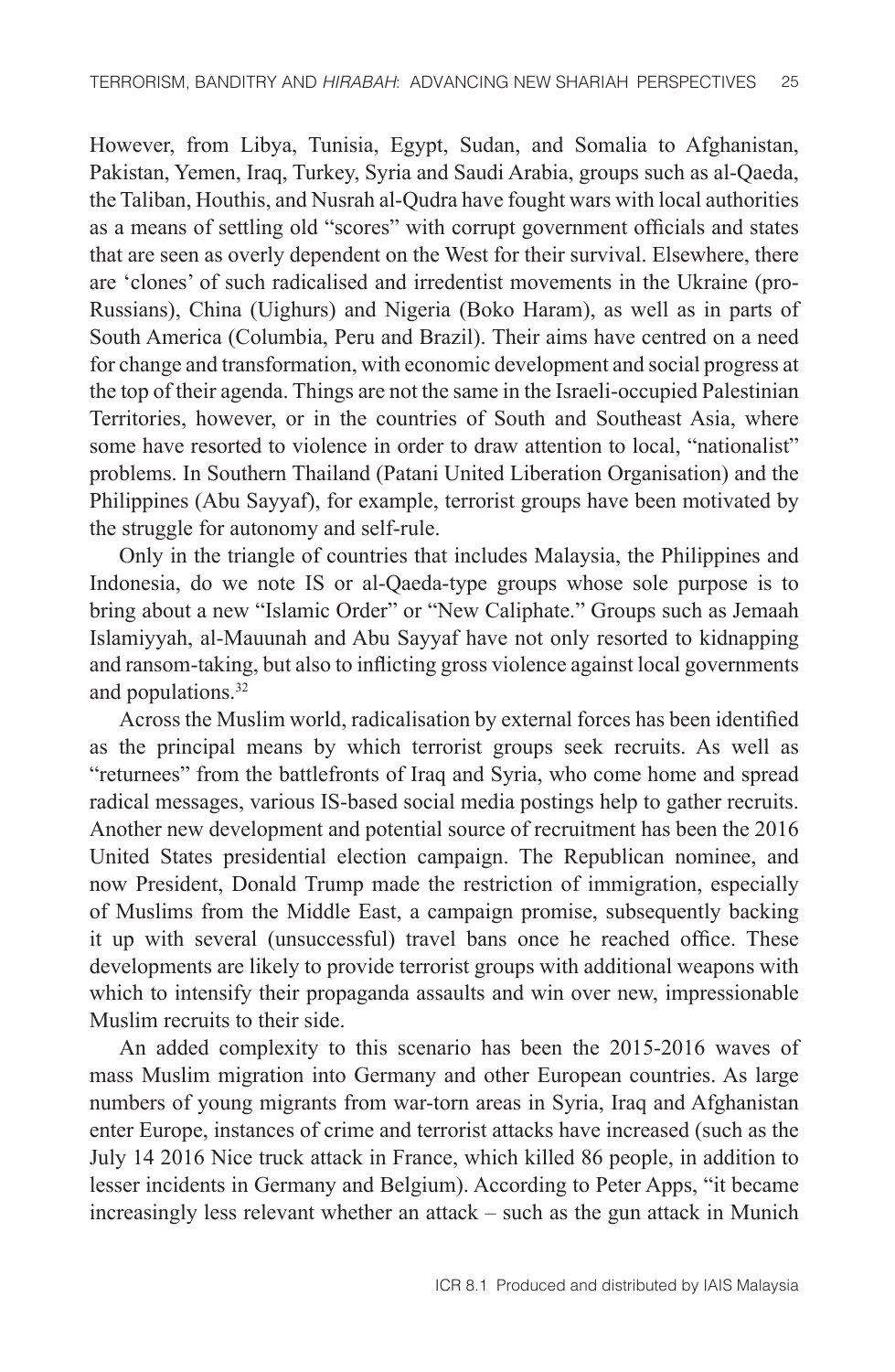which killed nine, or the stabbing of an orthodox Jew in France, or a machete attack on a bus in Brussels – is directly related to a militant group like IS or not; provided a migrant or someone of migrant descent is involved, it all falls into the same divisive narrative."<sup>33</sup> In many ways, what happened on the beach at Nice is exactly what groups like IS want: acts that will deepen divisions within society.

Dealing with terrorists also poses various legal challenges, with practices differing in different countries. In France, for example, one cannot detain a terrorist suspect unless they are caught in the act or there is strong evidence suggestive of a conspiracy. In the US, on the other hand, a suspect can be detained on the basis of evidence received from other countries. The problem revolves around security and human rights issues. Admittedly, countries can devise their own approaches, and many countries have, in fact, proposed or passed new antiterrorism laws according to their own needs.

#### **Suicide and Suicide Bombings**

Suicide falls under the Qur'anic provision of 'killing without just cause' (*illa bi'l-haqq* al-Isra' 17:33), since a person does not have the right to take his/her own life. Since life is a God-given gift, it may not be subjected to destruction and abuse, even by its owner. This is why the Shariah forbids suicide without exception. It is a heinous sin for which the perpetrator is liable, in the event of an unsuccessful attempt, to a deterrent penalty of *ta'zir*. If the attempt succeeds, the person is still liable to an expiation (*kaffarah*) which may be taken from his property (according to the Shafi'is and some Hanbalis; the Hanifis and Malikis do not make *kaffarah* a requirement).<sup>34</sup> The Qur'anic authority on this is: "Kill yourselves not, for God is truly Merciful unto you" (al-Nisa', 4:29).

Life is a trust (*amanah*) in the hands of its bearer, who is expected to safeguard and cherish it with responsibility and care. People who are driven to despair are advised to have faith in God's mercy and remain hopeful (al-Zumar, 39:51). The prohibition against suicide also means that anyone who facilitates or collaborates in it is also liable to a deterrent punishment.<sup>35</sup>

Qur'anic commentators and jurists have drawn the following conclusions from verse 4:29, cited above:

- The obvious meaning is that suicide is forbidden.
- The verse also means that 'you may not kill one another.'
- No one should deprive himself of the essentials of life, lest doing so lead to death.
- One may not indulge in self-destructive crimes and consumption of lethal substances.<sup>36</sup>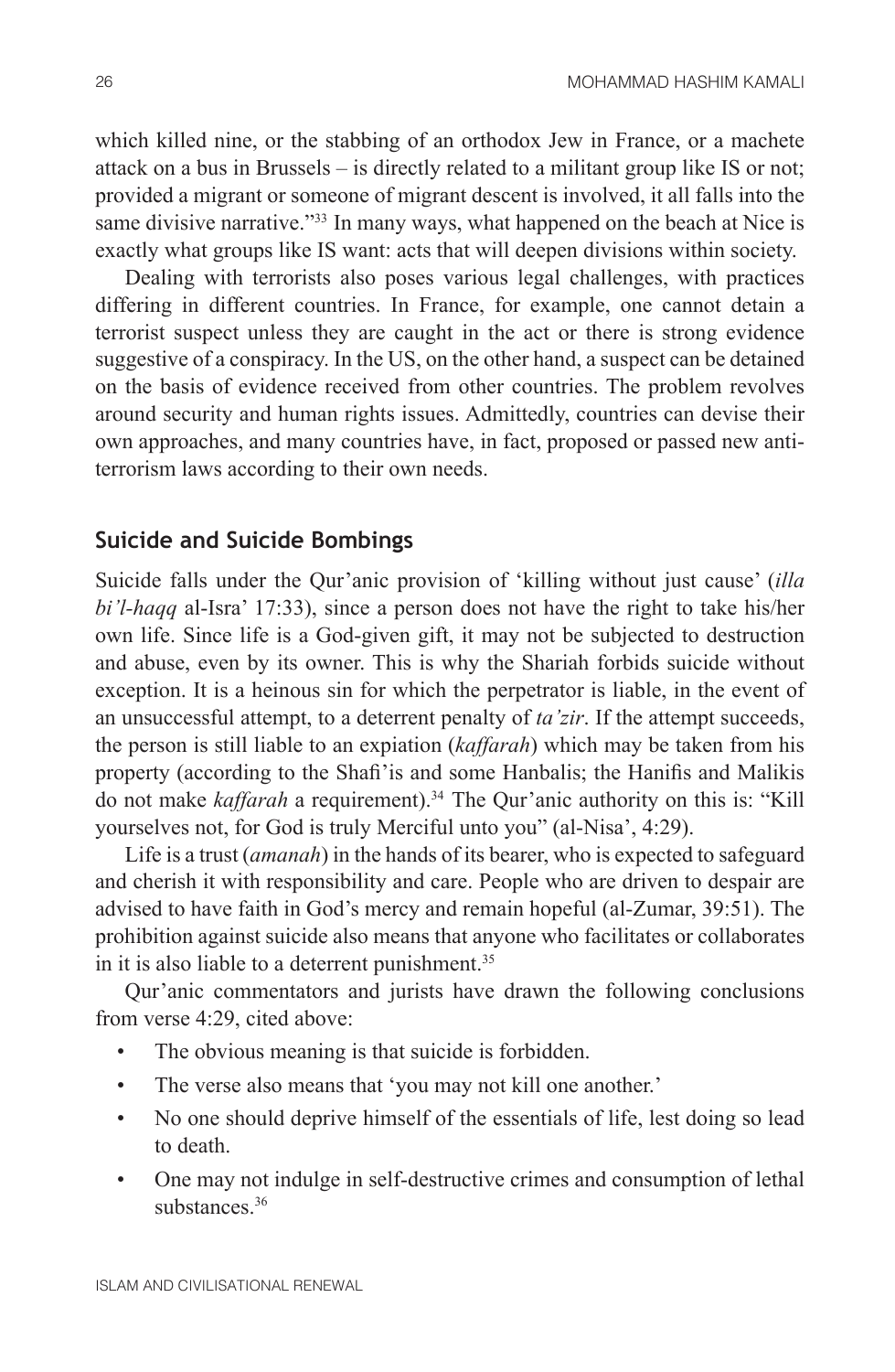The Prophet has spoken strongly in condemnation of suicide, as in the following hadith:

The one who throws himself off a mountain cliff and kills himself will be doing the same to himself perpetually in Hell. The one who takes poison and kills himself shall be holding the same in his hand and permanently taking it in Hell, and the one who kills himself with a weapon will be piercing his body with it perpetually in Hell.<sup>37</sup>

A similar hadith proclaims that the "one who kills himself with something in this life will also be tortured by it on the Day of Resurrection."38

Al-Bukhari has recorded a long hadith in which the Prophet is said to have seen a man during a battle against the pagans. Although this man was by all accounts one of the most capable of all the Muslim warriors, the Prophet said the following concerning him:

"One who wants to look at someone from the inhabitants of Hell let him look at this man." Another man followed him and kept on following him until the fighter was injured, and in a wish to die quickly, he placed the tip of his sword on his breast and leaned over it until it passed through his shoulders and [he] died."39

#### **Muslim Responses to Terrorism**

The upsurge in suicide bombings by those who claim to be Islamic warriors has brought a mixed response from Muslim scholars. Most scholars of standing have not hesitated to condemn them as contrary to Islamic principles. For example, the Jeddah-based Islamic Fiqh Academy, which is affiliated to the Organisation of Islamic Conference (OIC – now Cooperation), in its sixteenth session (5-10 January 2002) condemned all forms of terrorism:

Terrorism is an outrageous attack carried out either by individuals, groups, or states against the human beings. It includes all forms of intimidation, harm, threats, killing without a just cause, all forms of armed robbery, banditry, every act of violence or threat intended to fulfil a criminal scheme individually or collectively, terrify and horrify people by hurting them or by exposing their lives, liberty and security to danger. It can also take the form of inflicting damage on the environment, a public or private utility – all of which are resolutely forbidden in Islam<sup>40</sup>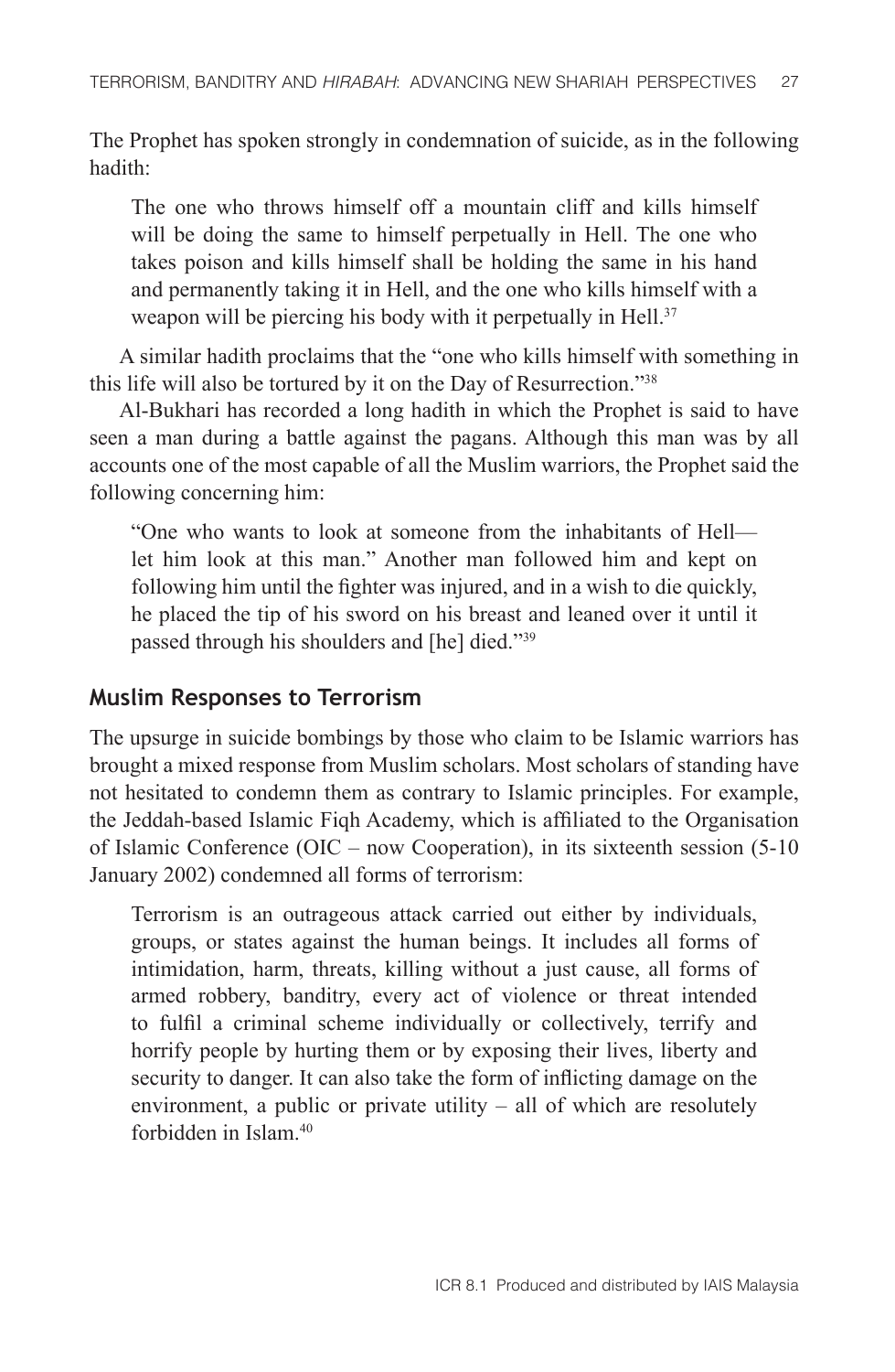In November 2003, the Arab states condemned a suicide car bombing in Riyadh that killed 17 and wounded more than a hundred. The 22-member Arab League denounced the attack as "terrorist and criminal," while Saudi Arabia and its five neighbours in the Gulf Cooperation Council condemned it as "cowardly and terrorist." The then Arab League secretary-general, Amar Musa, also said such acts "only aimfed] to destabilise...terrify and kill" innocent people.<sup>41</sup>

More recently, Muslim religious and political notables have expressed unqualified condemnation of the IS group and incidents such as the Charlie Hebdo atrocities. Muslim international organisations and *fatwa* councils, including the Majlis Ulama Indonesia, the National Fatwa Council of Malaysia, and the Mufti of Saudi Arabia, have denounced the brutality and violence of IS as a violation of the core principles of Islam.

Abusive interpretations of *jihad* notwithstanding, *jihad* is primarily an instrument of peaceful self-education and improvement. The pathways to peace in Islam are also enriched by its teachings on human fraternity, compassion, honouring one's neighbour, avoiding harm to others, as well as its rich tradition of Sufism. Islam also advocates peace through non-violence, universalism and a generally positive view of human nature and potential.

Mahmud Shaltut, the Shaykh of al-Azhar University from 1958 to 1963, lends considerable weight to the argument that the Qur'an only allows war in self-defence, quoting numerous verses from the Qur'an (including al-Anfal, 8:61; Mumtahanah, 60:8-9; al-Baqarah, 2:190 and al-Hajj, 22:39-40) which uphold that principle.<sup>42</sup>

Another Shaykh of al-Azhar, Muhammad Sayyid Tantawi, issued a *fatwa* in 2001 condemning the hostage-taking in the Philippines: "Islam rejects all forms of violence. These acts of violence have nothing to do with Islam."43 He also condemned September 11, 2001.<sup>44</sup> The Chief Mufti of Saudi Arabia, Abdulaziz bin Abdullah al-Shaykh, also declared in 2004 that:

You must know Islam's firm position against all these terrible crimes. The world must know that Islam is a religion of peace, justice and guidance...Islam forbids the high jacking of airplanes, ships and other means of transport, and it forbids all acts that undermine the security of the innocent  $45$ 

The Washington-based Fiqh Council of North America (FCNA) issued the following *fatwa* and press release on July 29, 2005:

Islam strictly condemns religious extremism and the use of violence against innocent lives. There is no justification in Islam for extremism or terrorism. Targeting civilians' life and property through suicide bombings or any other method of attack is haram – forbidden – and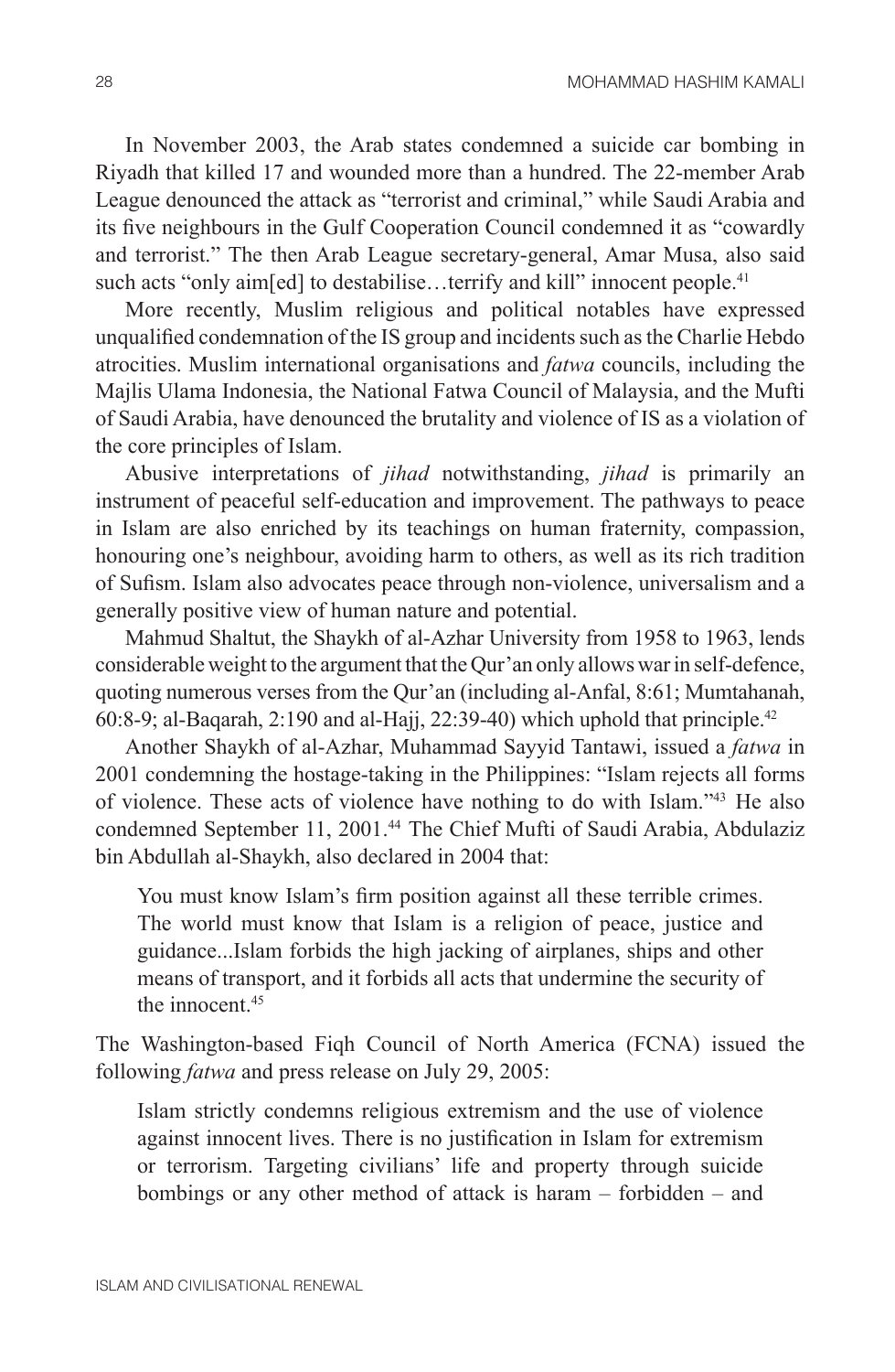those who commit these barbaric acts are criminals, not 'martyrs'...We clearly and strongly state: 1) All acts of terrorism targeting civilians are haram. 2) It is haram for a Muslim to cooperate with any individual or group that is involved in any act of terrorism or violence. 3) It is the civic and religious duty of Muslims to cooperate with law enforcement authorities to protect the lives of all civilians.46

Judging by the scale of violence that recent years have witnessed in Afghanistan, Iraq, Syria, Palestine, and elsewhere, Muslims are themselves the principal victims of terrorism, women and children in particular.

But unless the root causes of extremism are addressed, many have warned that extremism and violence are likely to increase. Once a radical group falls by the wayside, discredited or made irrelevant, others, often more radical and violent than the last tend to emerge. Certainly, this is evident with IS and al-Qaeda, the former upping the stakes in the radicalisation contest by becoming even more destructive and violent than its predecessor.<sup>47</sup> Unless the legitimate claims of those who suffer from oppression and injustice are heard, angry and disillusioned men and women, Shia, Sunni, Kurds and others, will feel that the path to violence is the only one left to them.<sup>48</sup>

In 2012, Mark Winer wrote in an article entitled "Fundamentalists versus Moderates" that the future of humanity may well depend on the ability of religious moderates to overcome their extremist co-religionists. Extremism, he argued, only spawns interfaith bigotry while sanctioning violence, war and terrorism. A great deal therefore depends on our understanding of the eternal conflict between extremism and moderation, and on the strategies religious moderates devise to combat this common scourge.<sup>49</sup>

It is indicative of the wisdom of the early Muslims that they labelled a group which behaved similarly to modern-day terrorists as 'Kharijites' (Khawarij, lit. outsiders). By this name they made it known that this group had exited itself from the mainstream community, thereby giving them the choice of either changing their behaviour and re-joining the community or else staying as outsiders. The same can be said of *ghulat* (lit. exaggerators), the name so unmistakeably expressive of its purpose, that was given to a small group of Shia who exaggerated their interpretation of the doctrine of imamate so as to elevate the first Shi'ite Imam, 'Ali ibn Abu Talib, to a deity.

One can hardly think that anyone could soil Islam's name as badly as the likes of IS, Boko Haram and al-Shabab have done. If the militants should even realise this, that they are doing more harm than good in the cause of their religion, "as Islamic leaders all over the world are already pointing out, their numbers will eventually diminish."50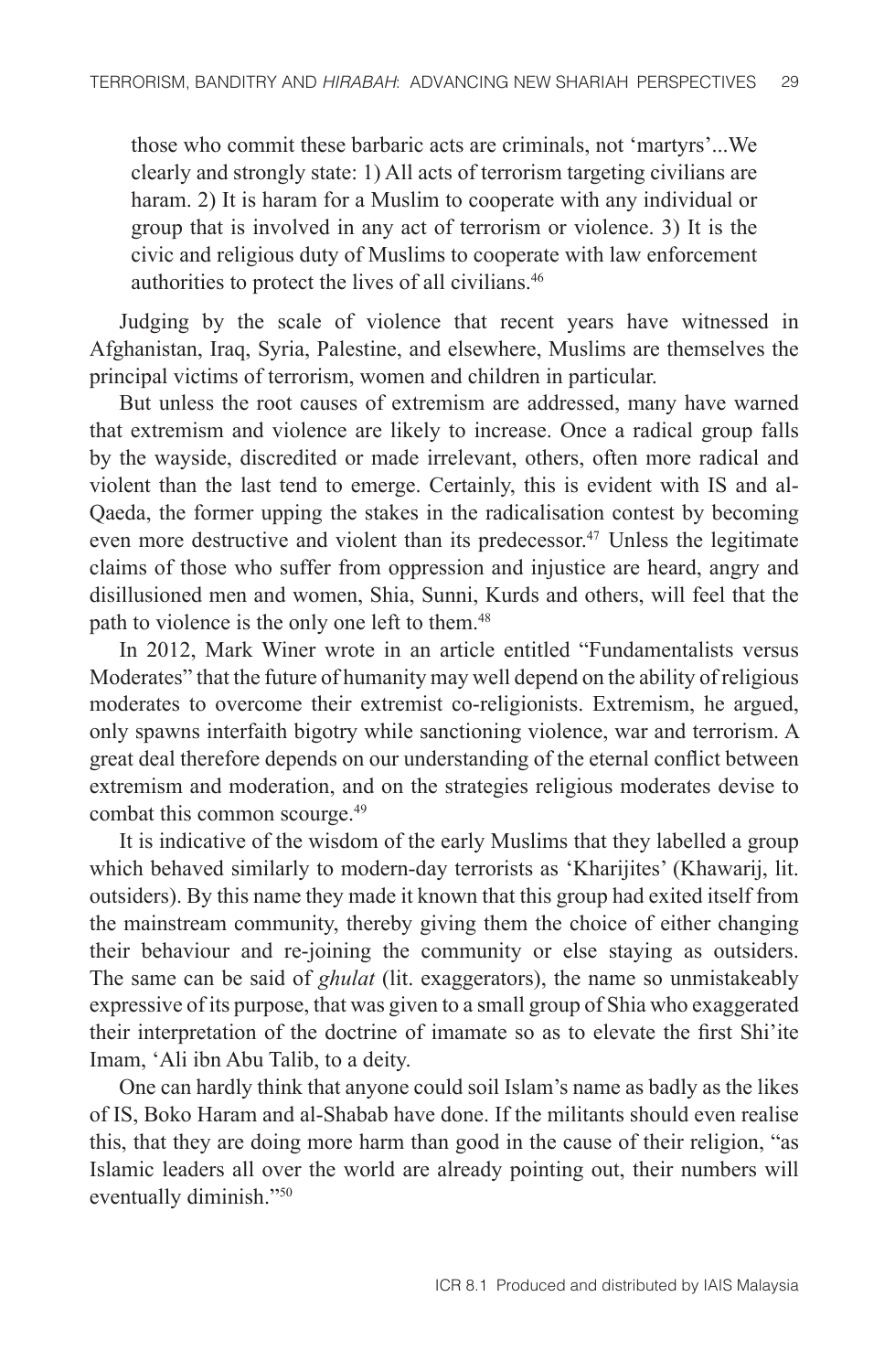## **Conclusion and Recommendations**

This article explored the shariah resources on *hirabah* and sought to adjust some of the *fiqhi* articulations of this crime in light of contemporary developments. It also explored the commonalities and differences between *hirabah* and contemporary terrorism. In its quest to construct a more contemporary reading of *hirabah*, it sought to refer some of the restrictive articulations found in the *fiqh* sources back to their roots in the Qur'an. A direct recourse to the broader Qur'anic conception of *hirabah* has been instrumental in providing relevant responses to contemporary questions. It is hoped that other researchers will continue to address the relevant issues and further explore the shariah resources. Although the Qur'an is the most authoritative source in the context of this endeavour, the Sunnah of the Prophet and the legal maxims of *fiqh* are also instructive.

For example, one of the most important concepts in the hadith, and which is also expounded in a number of leading *fiqhi* maxims, is the prevention and elimination of harm – or the principle of *la-darar*. The principal hadith on this simply declares that "Harm may not be inflicted nor reciprocated in (the name of) Islam [*la darar wa la dirar fi'l-Islam*]." This hadith has in turn been adopted as a legal maxim, with a number of other maxims providing instruction on many other aspects of *darar*. All of these can be utilised to provide additional and supplementary material to the Qur'anic dispensations on *hirabah*, and may even prove to be of greater utility in the hands of lawyers and judges who seek to provide legal remedy for the loss and damage caused by the perpetrators, organisers and sponsors of *hirabah*. We quote, in bare skeleton form, some of the supplementary legal maxims on *darar* as follows:

- 'Harm must be eliminated/removed [*al-dararu yuzal*].'
- 'Harm may not be eliminated by its equivalent [*al-dararu la yuzalu bimithlih*].'
- 'Harm is to be prevented/removed as far as possible [*al-dararu yudfa'u bi-qadr al-imkan*].'
- A specific harm is tolerated in order to prevent a more general one [*yutahammal al-darar al-khass li-daf' al-darar al-'aam*].'
- 'A greater harm is eliminated by tolerating a lesser harm [*al-darar alashadd yuzal bi'l-darar al-akhaff*].'
- 'Harm does not establish a precedent [*al-dararu la-yakunu qadiman*].'51

Finally, we conclude this article with a set of actionable policy recommendations:

• Terrorism has become a global and exceedingly diverse phenomenon, such that no single country or community can address or eradicate it alone. Combating global terrorism requires collective action by all concerned parties.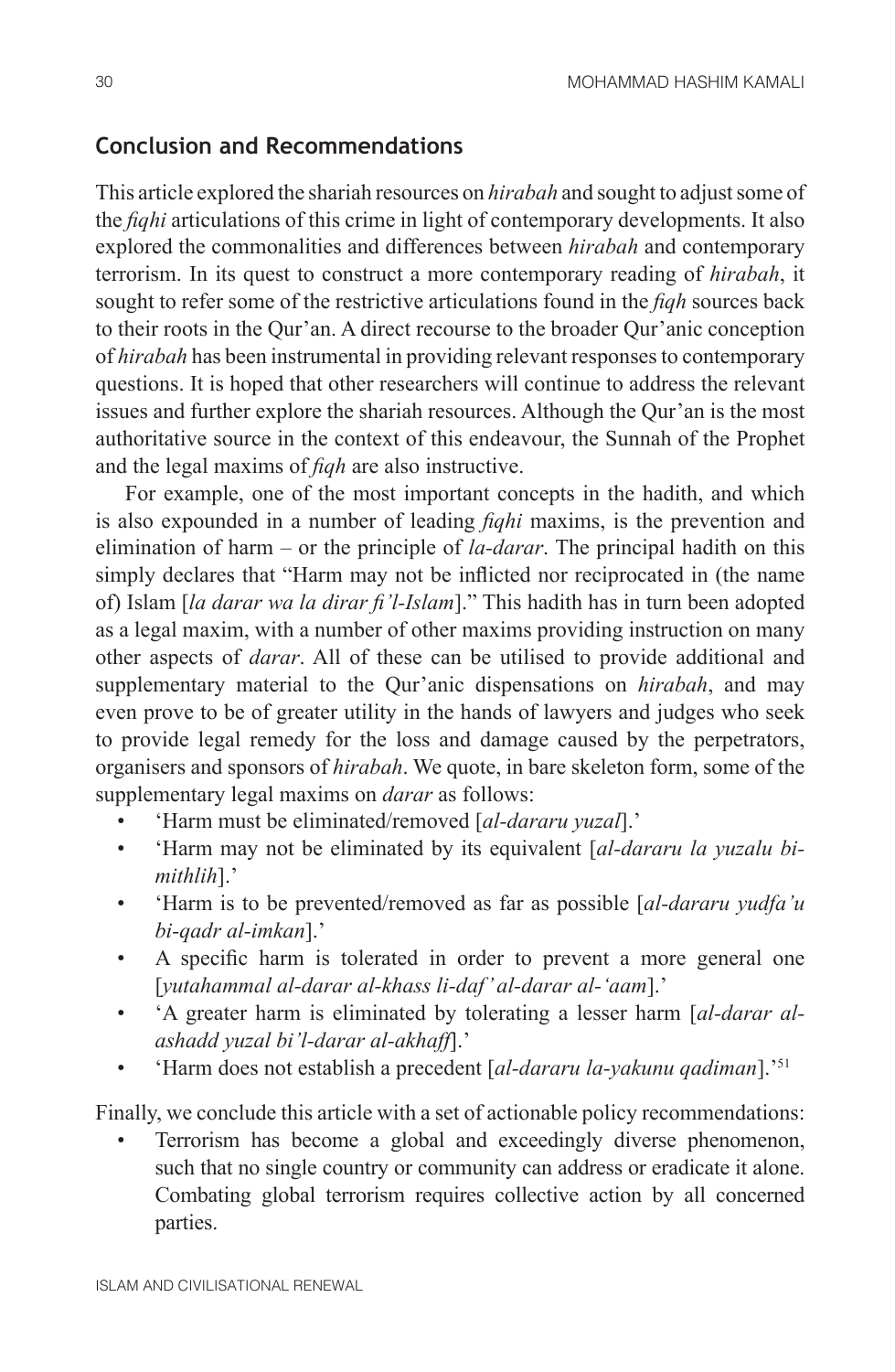- Islam is a religion of peace, as attested to by the fact that the Qur'an punishes all acts of terror designed to disrupt normal life, peace and order in the community.
- The Qur'an designates the agents of *hirabah* as those who wreak corruption in the earth and wage 'war on God and His Messenger.'
- Islamic groups, including the religion's religious and political leaders, have vehemently denounced terrorism and issued verdicts and *fatwas* prohibiting it. Terrorism is therefore forbidden in all its forms, whether it is committed by individuals or states and regardless of the gender, race and religion of its perpetrators. It is a crime and can never be justified in the name of Islam.
- Extremism and terrorism can be contained and defeated only in the hearts and minds of the people. The *ulama*, in addition to mosque and community leaders, should therefore make the rejection of terrorism a priority in their teachings, thereby effectively combating it.
- Muslim government leaders should work more closely with community leaders, religious institutions, education centres and the media in order to create an anti-extremist current of opinion.
- Muslim leaders and governments should explore all peaceful approaches towards the resolution of conflicts among Muslims, but without compromising on the essentials of justice and on the rule of law.
- Muslim countries should take control of their own affairs and not expect foreign parties to resolve their disputes. This does not, however, mean that genuine cooperation with outside parties should be discouraged.
- Good governance, respect for the rule of law and a resolute campaign against official corruption can go a long way toward earning people's trust and enhancing the ability of governments to work effectively for the peaceful settlement of disputes.
- A constitution that is cognisant of the essentials of Islam, enacted through consultative methods and promulgated by the lawfully designated leader of a country (*ahkam ul'il-amr*), inspires obedience. Religious leaders should accordingly play a proactive role in the realisation of a law-abiding society and due enforcement of the constitution.
- If governments focus on economic development, job creation, social justice and improving quality of life for vulnerable groups, they will help nullify the strongest causes of extremism in the Muslim world.
- Due to their positions within their families, women can exert a stabilising influence on society and on the youth. Muslims should strengthen and elevate the status of women, enlisting their support in the cause of peace.
- All acts of provocation by state actors and institutions, including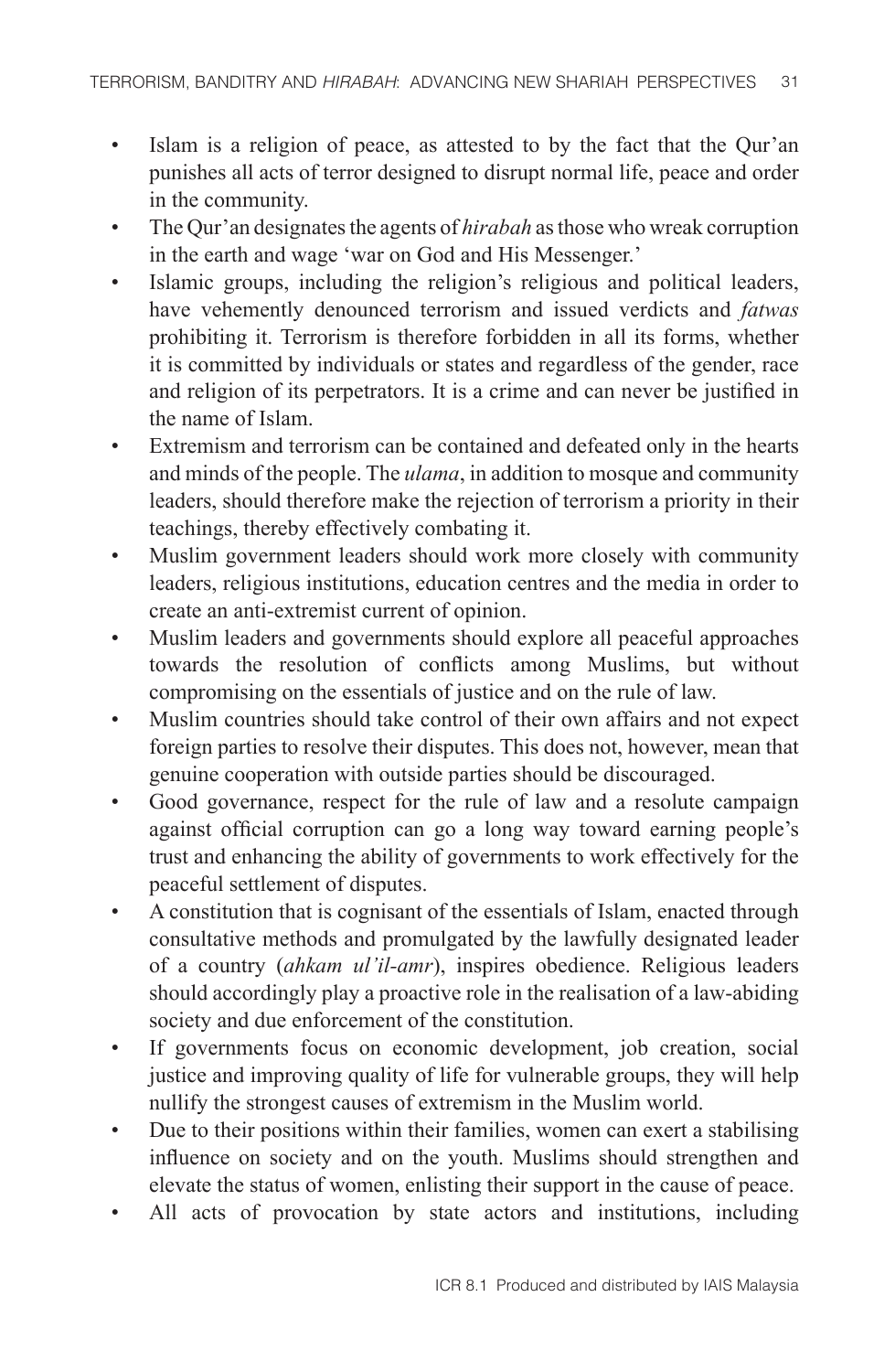interference in the affairs of other communities and states, indiscriminate drone attacks, aggressive action, and policies that exacerbate existing conflicts and threaten peace and security, should be stopped.

- Those who offend in the name of freedom of expression, particularly at sensitive times, are not helping the cause of peace or freedom and should restrain themselves. If anyone benefits from persistent cartoonist provocations, it is the terrorists.
- When dealing with instances of violent extremism, states and security forces should avoid the trap of reacting to violence with greater violence. Doing otherwise will likely mean an even greater victory for the terrorists.
- Muslim countries should continue to base their relations with the outside world on positive foundations, particularly the principle of constructive cooperation in combating international terrorism.

## **Notes**

- \* *Mohammad Hashim Kamali*, Founding CEO of IAIS Malaysia, graduated from Kabul University, and then obtained his PhD in Islamic and Middle Eastern Law at the University of London in 1976. He served as Professor of Islamic Law and Jurisprudence at the International Islamic University Malaysia (1985–2004), then Dean of the International Institute of Islamic Thought and Civilization (ISTAC) from 2004-2006. He was Asst Professor at McGill University's Institute of Islamic Studies; Visiting Professor at Capital University, Ohio; and the Wissenschaftskolleg, Berlin. He was a member of the Constitution Review Commission of Afghanistan (2003), and a UN shariah expert on the constitutions of Iraq, the Maldives and Somalia (2004-2005). He has published over 200 academic articles and 35 books. He can be contacted at  $ceo(\hat{a})$ iais.org.my.
- 1. Sherman A Jackson, 'Domestic Terrorism in the Islamic Legal Tradition,' *The Muslim World* 91, no. 3 & 4. (2001): 293-310.
- 2. Muhammad b Ali al-Shawkani, *Fath al-Qadir* (Damascus: Dar al-Kalim al-Tayyib), Vol. 2, 39.
- 3. See for details Hasan al-Khattaf, *Mafhum al-hirabah wa dawabituha: Dirasah bayn al-nass al-Qur'ani wa'l-turath al-fiqhi*, *Islamiyyat al-Ma'rifah: Majallat al-Fikr al-Islami al-Mu'asir* (Herndon: VA, 2015/1436), Vol. 21, 11 & 42.
- 4. Ibn Qudamah (d. 1223/620) defined *hirabah* as "the act of openly holding people up in the desert with weapons in order to take their money." Ibn Qudamah, *Al– Mughni*, (Beirut: Dar al-Kutub al-'Ilmiyyah, n.d.), 315.
- 5. Ibid., 303.
- 6. Muhammad Rashid Rida, *Tafsir al-Manar*, 94.
- 7. Ibid., 93.
- 8. 'Alauddin al-Kasani, *Bada'i' al-Sana'i fi Tartib al-Shara'i'* (Beirut: Dar al-Kutub al-'Ilmiyyah, 1997), 7.
- 9. Sayyid al-Sabiq, *Fiqh al-Sunnah* (Dar al-Fath li'l-A'lam al-'Arabi, 1999), 2/298;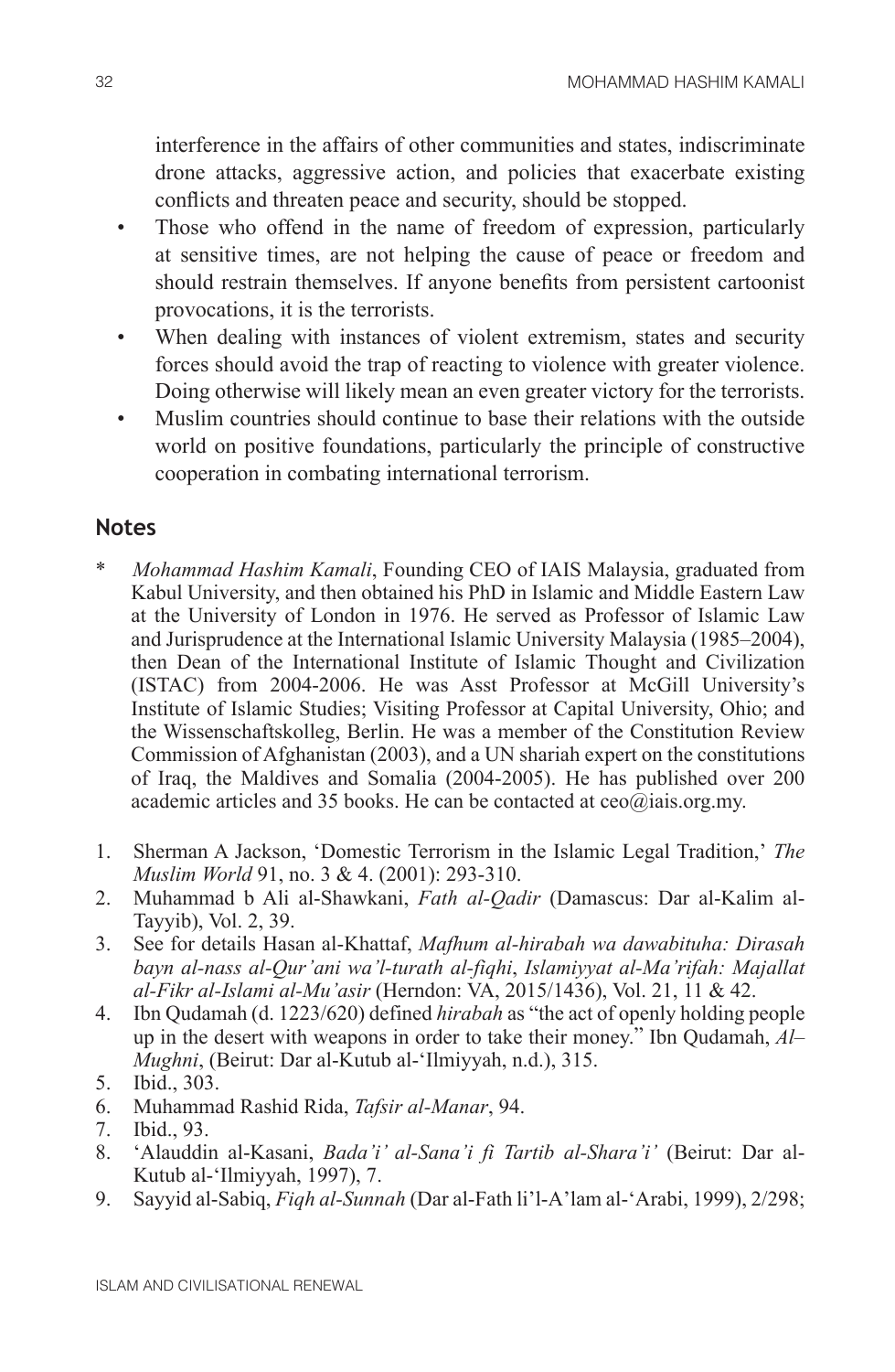Ibn 'Abd al-Barr, *al-Kafi fi Fiqh al-Madinah al-Maliki* (Beirut: Dar al-Kitab al- 'Ilmiyyah, 1997), 582-3.

- 10. Muhammad al-Shabini al-Khatib, *Mughni al-Muhtaj ila-Ma'rifat Ma'ani al-Minhaj* (Cairo: Mustafa al-Babi al-Halabi, 1933), 4/180.
- 11. Muhaqqiq Hilli, *Mokhtasar-e Nafi*, trans. Muhammad Taqi Daneshpazhoh (Tehran: Bongah-e Tarjoma wa Nashr-e Kitab, 1343), 365.
- 12. Ibid. Other details over the enforcement of punishment (including crucifixion) and repentance etc. do not differ significantly from the Sunni expositions of the same.
- 13. Ibn Hazam al-Zahiri, *al-Muhalla* (Beirut: Dar al-Afaq, n.d) vol. 11, 306.
- 14. *Al-Mawsu'ah al-Fiqhiyyah*, Hirabah, Vol. 17, 157; Ibn Qudamah, *al-Mughni*, Vol. 8, 287; Muntasir Saeed Hamudah, *al-Irhab: Dirasah Fiqhiyyah fi'l-Tashri' al-Jina'i al-Islami* (Alexandria: Dar al-Jami'ah al-Jadidah li'l-Nashr, 2008),74; Mohaqqiq Hilli, *Mokhtasar-e Nafi'*, 365.
- 15. Al-Qurtubi, *Bidayat al-Mujtahid*, II, 340-1; *al-Mawsu'ah al-Fiqhiyyah* (Kuwait), Hirabah, 153 & 158; 'Awdah, *al-Tashri' al-Jina'i al-Islami*, II, 657; Mohaqqiq Hilli, *Mokhtasar-e Nafi'*, 365.
- 16. Al-Kasani, *Bada'i' al-Sana'i'*, Vol. 7, 91; *al-Mawsu'ah al-Fiqhiyyah* (Kuwait), Vol. 17, Hirabah, 156-7.
- 17. *Mawsu'ah Fiqhiyyah*, (Kuwait) Hirabah," Vol. 17, 156.
- 18. 'Awdah, al-Tashri', Vol. 2, 645; Mohaqqiq Hilli, Mokhtasar-e Nafi', 365. If the bandits have taken property, the property in question must qualify as stolen goods (i.e. that it has market value, reaches the minimum quorum, and is also guarded property in which the taker has no share or claim of ownership). Unlike in theft, however, it may have been taken openly, even with the knowledge of its rightful owner.
- 19. Al-Qurtubi, *Bidayah*, II, 341; Awdah, *al-Tashri*<sup>c</sup>, II, 658-59.
- 20. Al-Kasani, *Bada'i'*, Vol. 7, 95; *Mawsu'ah Fiqhiyyah*, Hirabah, vol. 17, 162; 'Awdah, *al-Tashri'*, II, 658-9.
- 21. Ibn Qudamah, *al-Mughni*, Vol. 10, 309; 'Abd al-Qādir 'Awdah, *al Tashri' al-Jina'i al-Islami* (Beirut: Dār al-Kitab al-ʿArabi), n.d., vol. II, 657.
- 22. Al-Qurtubi, *Bidayat al-Mujtahid*, 342-3; Peters, *Crime and Punishment in Islamic Law*, 59. See also 'Awdah, *al-Tashri*', II, 658-61.
- 23. Al-Khattaf, *Mafhum al-Hirabah*, 12.
- 24. Murad Wilfred Hofmann, "Fanaticism, Extremism and Terrorism and Islam's Position Towards these Phenomena," conference paper presented at the International conference in Amman on "True Islam and its role in Modern Society," organised by the Aal al-Bayt Institute for Islamic Thought, 4-6 July 2005, 2.
- 25. Nikkie R. Kiddie, "The Revolt of Islam from 1700 to 1993," in *Islam: Critical Concepts in Sociology*, ed. Bryan S. Turner (Oxford: Routledge, 2003), vol. 2, 89.
- 26. Cf., Ahmad Zahid Hamidi, 'De-rooting radicalism and extremism,' *New Straits Times*, 14 November 2016.
- 27. http://www.nieuwwij.nl/english/karen-armstrong-islam-violent-christianity/ (accessed 18 March 2015)
- 28. Saleena Saleem, 'It's More Politics than Religion,' *New Straits Times*, 24 March 2016.